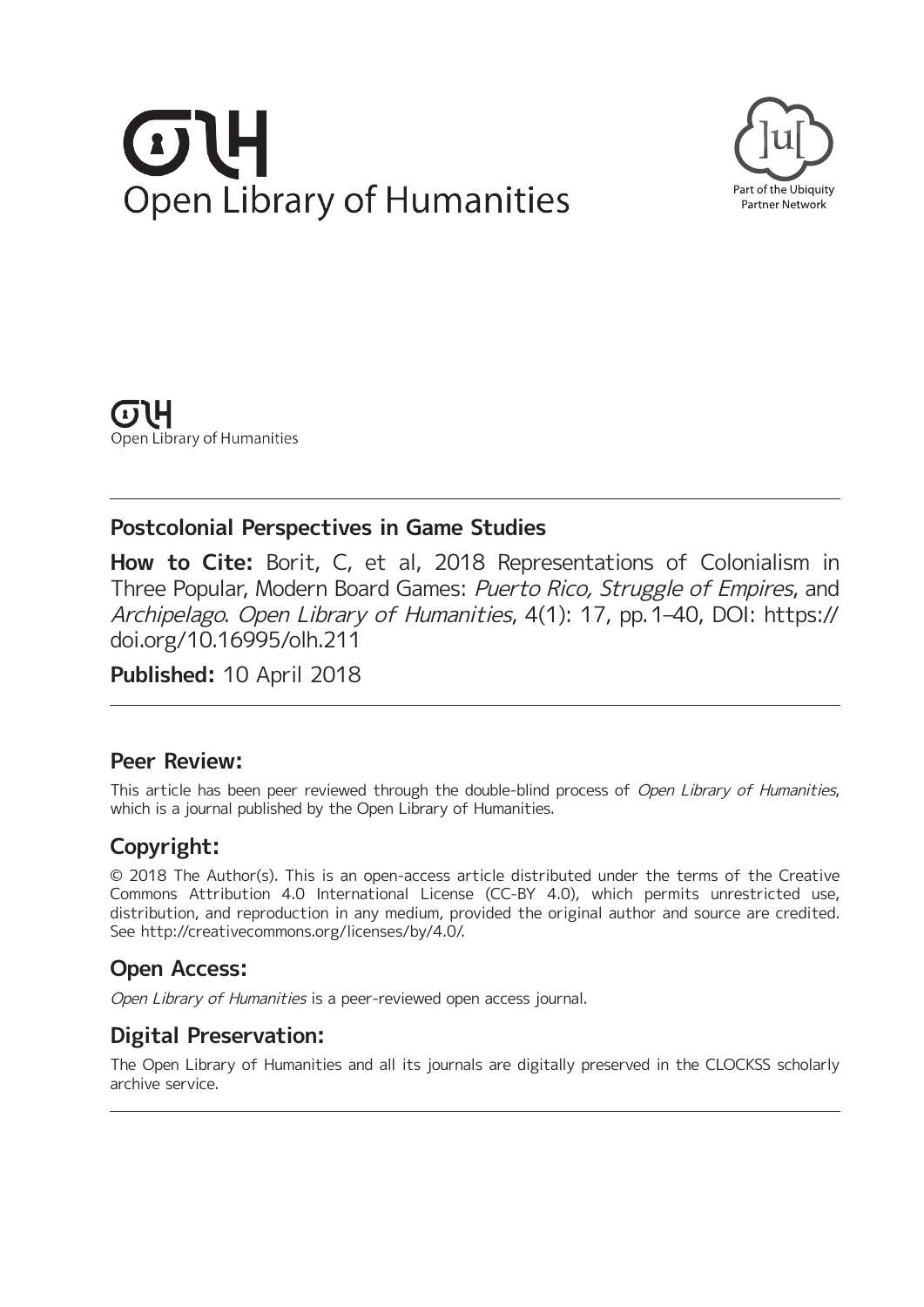Cornel Borit, et al, 'Representations of Colonialism in Three Popular, Modern Board Games: Puerto Rico, Struggle of Empires, and Archipelago' (2018) 4(1): 17 Open Library of Humanities, DOI:<https://doi.org/10.16995/olh.211>

### **POSTCOLONIAL PERSPECTIVES IN GAME STUDIES**

# Representations of Colonialism in Three Popular, Modern Board Games: Puerto Rico, Struggle of Empires, and Archipelago

### Cornel Borit<sup>1</sup>, Melania Borit<sup>2</sup> and Petter Olsen<sup>3</sup>

<sup>1</sup> Independent researcher, NO <sup>2</sup> UiT (University of Tromsø) – The Arctic University of Norway, NO <sup>3</sup> Nofima, NO Corresponding author: Melania Borit [\(melania.borit@uit.no\)](mailto:melania.borit@uit.no)

With all its intricate processes, colonialism, both as an ideology and a historical period, has been a rich source of inspiration for contemporary popular culture, whether in the form of movies, novels, digital games, or analogue games. This article presents a critical analysis of colonial representations in three examples of the latter: Puerto Rico (2002), Struggle of Empires (2004), and Archipelago (2012). These three games are simulation, strategy type Eurogames, with rules designed to emulate and reproduce two time periods: first-wave European colonialism (Puerto Rico; Archipelago) and 18th-century European colonial expansion (Struggle of Empires). On [BoardGameGeek.com,](http://BoardGameGeek.com) where users have ranked more than 87,000 board games and extensions, these three are in the top threehundred overall, with more than 3,000 votes each. Building on John McLeod's definition of colonialism and interpretation of colonial economies, Edward Said's theory of Orientalism, and Gayatri Spivak's theory of subalternity, this comparative study examines representations of: a) the otherness of colonial subjects in relation to colonisers; b) indigenous peoples' agency and subaltern voice; c) expressions of the indigenous culture; and d) Eurocentrism. The analysis investigates the denotative and connotative meanings of game rules, game mechanics, artwork, and tiles, critically assessing how these might influence the player's cultural, social, and aesthetic experience of the ideological and historical context. In so doing, the article attempts to raise awareness about how these games (mis)represent colonial realities and relations.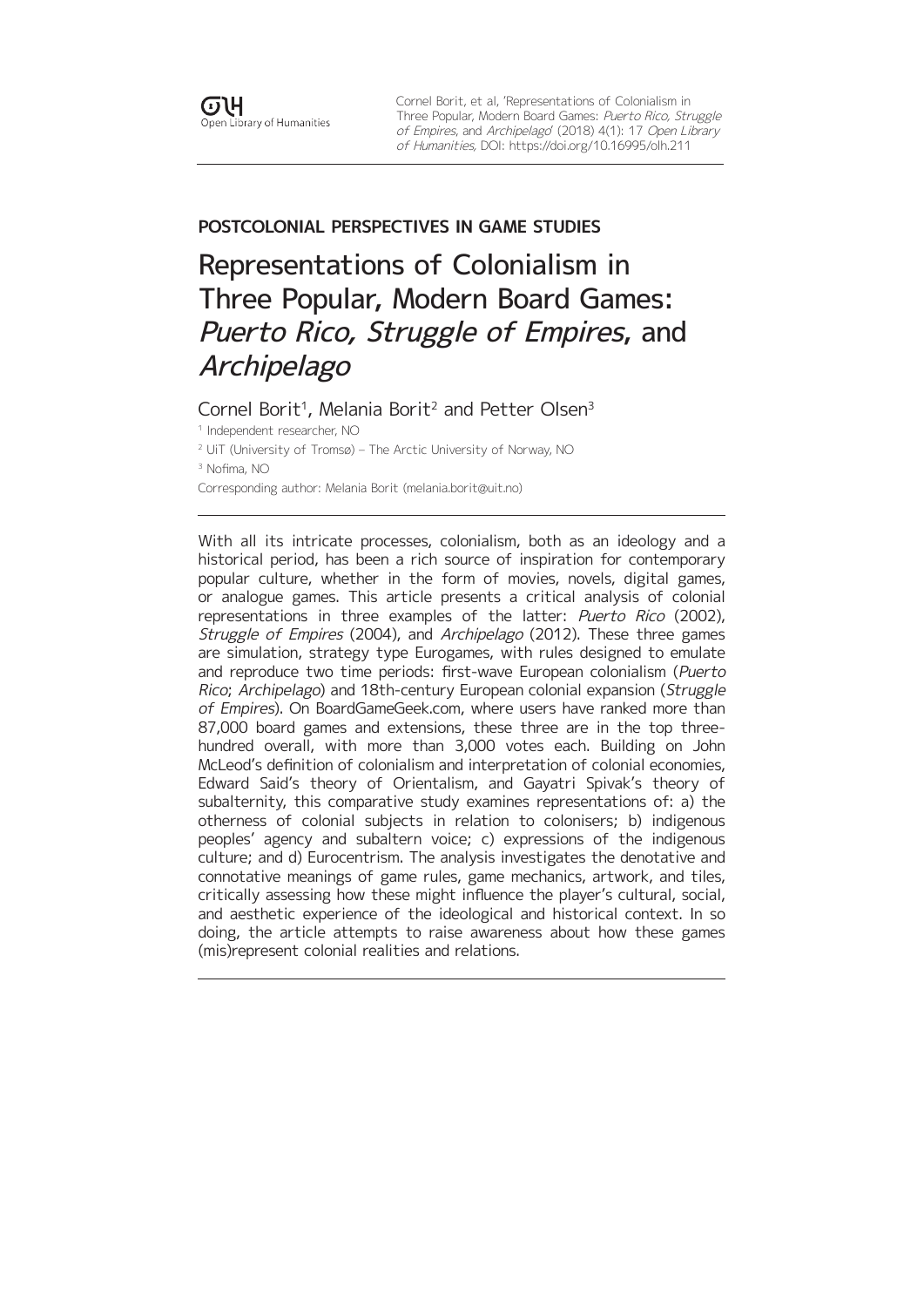### **Introduction**

With all its intricate processes, colonialism, both as an ideology and a historical period, has been a rich source of inspiration for contemporary popular culture, whether in the form of movies, novels, digital games, or analogue games. The popularity of digital games has triggered considerable academic effort into analysing how these popular culture artefacts touch upon issues that are related directly or indirectly to colonial themes and the ways in which these games construct various conceptions of space, race, identity, political systems, ethics, and society through historical re-enactment and representations (Brock, 2011; Chapman, 2016; Hammar, 2017; Higgin, 2008; Lammes, 2010; Langer, 2008; Magnet, 2006; Martin, 2016; Mukherjee, 2016; Poor, 2012; Vrtacic, 2014; Young, 2016). However, despite several publications in outlets such as the open-access journal *Analog Game Studies*, this popular trend has yet to be matched by academic literature in the board games (tabletop or analogue games) domain (Wilson, 2015); something that is all the more important given the growing size of this segment of the market (Jolin, 2016). This article aims to contribute to the endeavour of addressing this gap in scholarly literature on board games and critically analyses colonial representations in three simulation Eurogames of the strategy type: *Puerto Rico* (2002) (**Figure 1**), *Struggle of Empires* (2004) (**Figure 2**), and *Archipelago* (2012) (**Figure 3**). On [BoardGameGeek.](http://BoardGameGeek.com) [com](http://BoardGameGeek.com), where users have ranked more than 87,000 board games and extensions, these



**Figure 1:** Instance of playing *Puerto Rico*. Source: [Flickr.com](http://Flickr.com).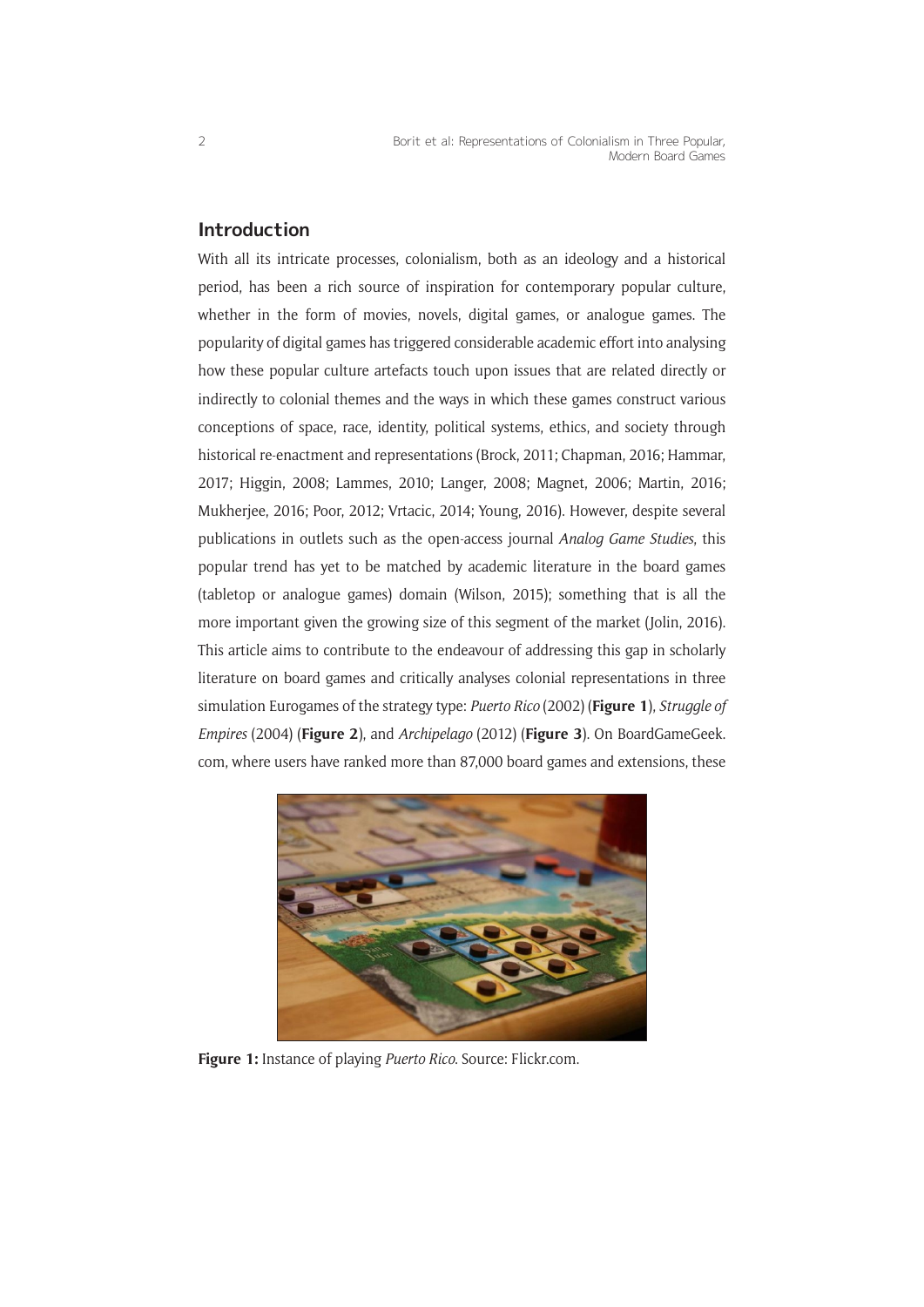Borit et al: Representations of Colonialism in Three Popular, Modern Board Games



**Figure 2:** Instance of playing *Struggle of Empires*. Source: [Flickr.com](http://Flickr.com).



**Figure 3:** Instance of playing *Archipelago*. Source: [Vimeo.com.](http://Vimeo.com)

three games are in top three-hundred overall, with more than 3,000 votes each (date of visit: 25.04.2017). Our comparative analysis investigates the denotative and connotative meanings of game rules, game mechanics, artwork, and tiles. Players assimilate the mechanics, physical elements, and narratives that games employ to construct believable characters and worlds; and thus they willingly believe in the interactive fictions presented to them during gameplay (Brock, 2011), opening up a realm of personal meaning (Wilson, 2015). Therefore, it is important to critically assess to what extent these board games are instrumental in preserving, perpetuating, and disseminating the colonial mind-set and power structures among a contemporary audience. Building on John McLeod's definition of colonialism and interpretation of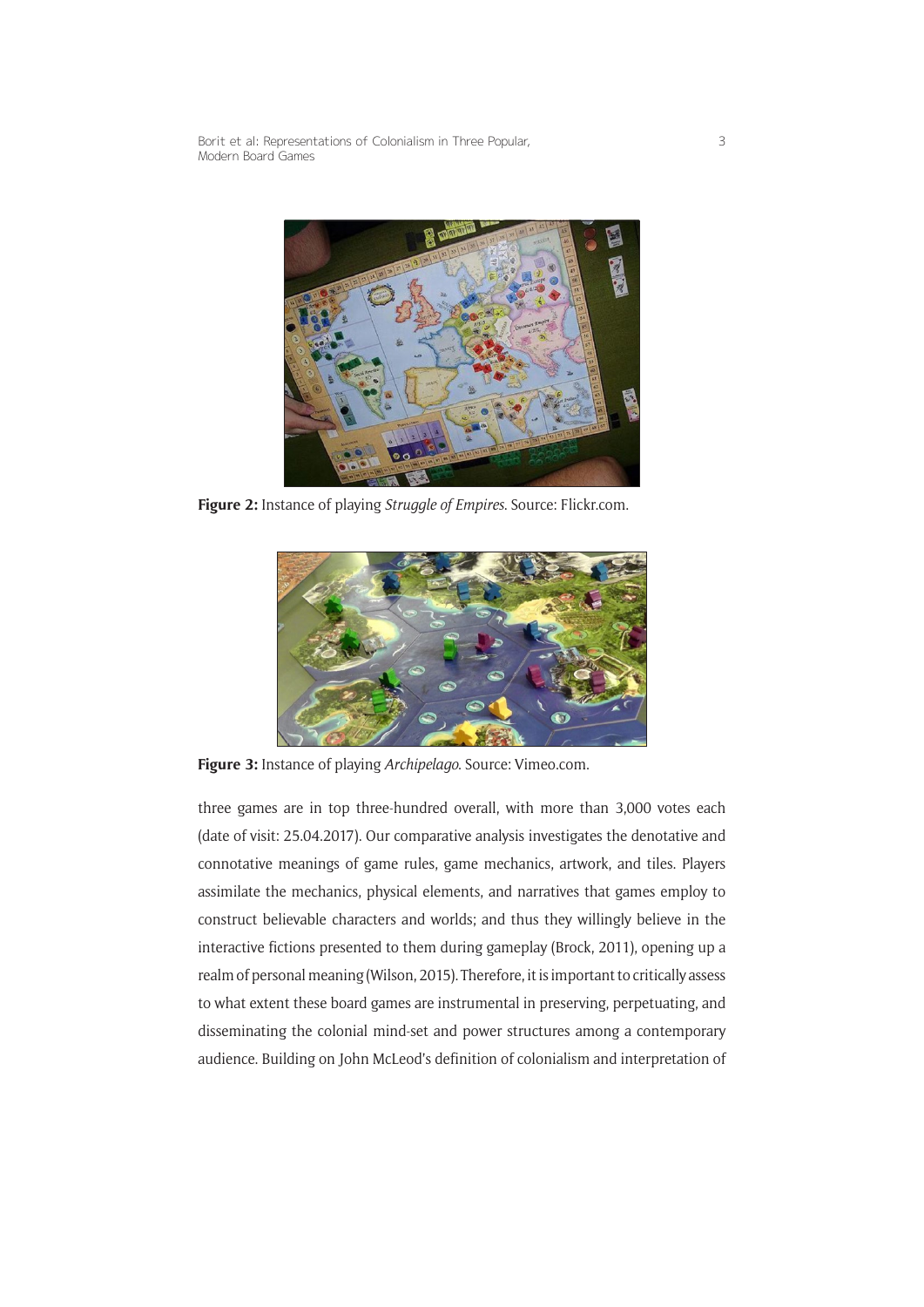colonial economies (McLeod, 2010), Edward Said's theory of Orientalism (Said, 2003), and Gayatri Spivak's theory of subalternity (Spivak, 1996), this article comparatively explores how these three games construct representations of: otherness of colonial subjects in relation with the colonisers; indigenous peoples' agency and subaltern voice; expressions of the indigenous culture; and Eurocentrism. If indeed games are places of informal daily experience, 'sites for identity formation and meaning-making as well as complex problem solving' (Steinkuehler, 2005: Page 12.), then what kind of identity is the player forming when solving problems raised while playing these three games, and what kind of meaning making?

While most articles of this type analyse one game only, we have chosen to look at and compare three different games. In our view, this is the optimal number of games, which enables us to produce a rich comparative analysis without overloading the reader with too many examples to follow through the analysis. The main reasons for this choice are as follows:

- One of our aims is to investigate if there might be commonalities between these games, and this is easier to accomplish if we describe and analyse several games simultaneously, using the same framework and methodology.
- Another aim is to investigate if there might be trends or systematic differences between the games. To identify trends we need to examine games released over a substantial period of time. Ten years have passed since the release of *Puerto Rico* to the more recent release of *Archipelago*, and much has happened in the board gaming world in those years; both with respect to the number and type of games released, the artwork, and production value of these games, and the underlying mechanics of the games.
- Since 2005, more than 1,000 new board games have been added annually to the BoardGameGeek database. With the advent of crowd-funding and progressively lower costs required to achieve high production values, this number is ever increasing and there are now more than 87,000 games in the database. If we want to subject the realm of board gaming to a literary analysis, it seems desirable to look at a few games at a time so that we can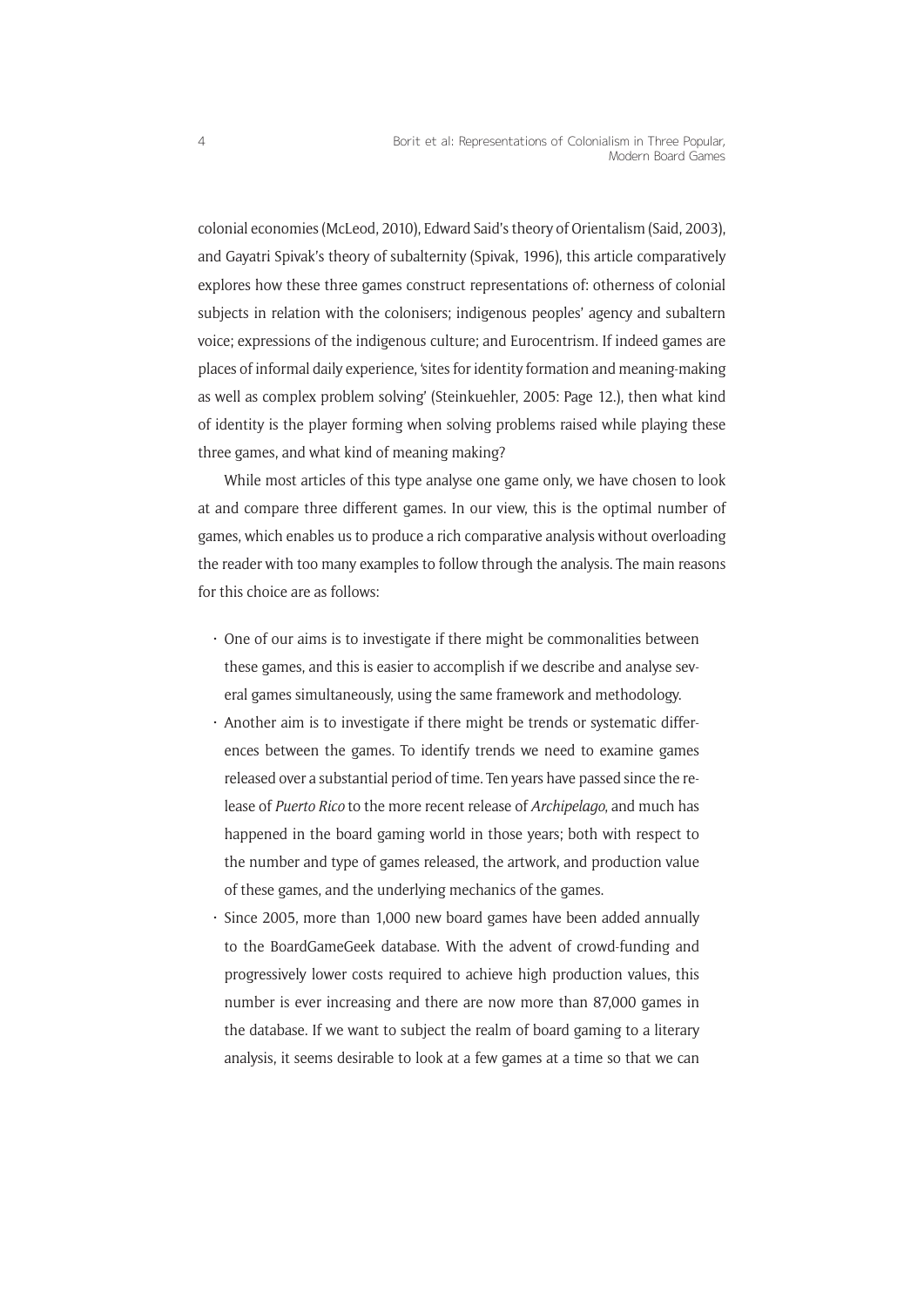Borit et al: Representations of Colonialism in Three Popular, Modern Board Games

increase the representativeness and the fraction of games studied, while still keeping the amount of detail within comprehensible limits.

The games chosen were selected based on the arguments indicated above. We wanted games that offer a strong colonial theme, which could be studied as representative of colonial-themed games in general, were released over a substantial period of time, were popular, and of course available (and fun to play). Most board gamers would probably consider *Puerto Rico* (Seyfarth, 2002) to be the classic colonial game (with its fair share of political incorrectness), and it was therefore the first game that we selected. *Archipelago* (Boelinger, 2012) is a newer game and was the second game selected for this study. *Puerto Rico* and *Archipelago* are both resource management/ economic optimisation games, which encourage players to develop and manage a system of production, distribution, trade, and/or consumption of goods. If we wanted to represent colonial-themed board games, we clearly needed an area control game (in which players have to establish their authority over a territory in the game) and/or a direct conflict game (in which players are encouraged to engage their game characters in battles). *Struggle of Empires* (Wallace, 2004) was chosen to represent both these large sub-sets of colonial-themed games; partly because it satisfied all the criteria indicated above, and partly because the game also contains mechanics specific to a colonial setting (including the East Indies Company, government reform, slave revolt etc.) that can be compared with the other two games.

### **The Games: Objectives and Main Elements**

To understand the relationship between colonialism, Orientalism, and subalternity; and the three board games we chose for analysis, it is necessary first to describe these games and familiarise the reader with their settings and main elements. *Puerto Rico*, *Struggle of Empires*, and *Archipelago* are Eurogames (i.e. they emphasise strategy over luck and conflict [Woods, 2012]) with rules designed to emulate and reproduce two time periods: first-wave European colonialism (*Puerto Rico*; *Archipelago*) and 18th-century European colonial expansion (*Struggle of Empires*). A summary of the main aspects of these games is provided in **Table 1**.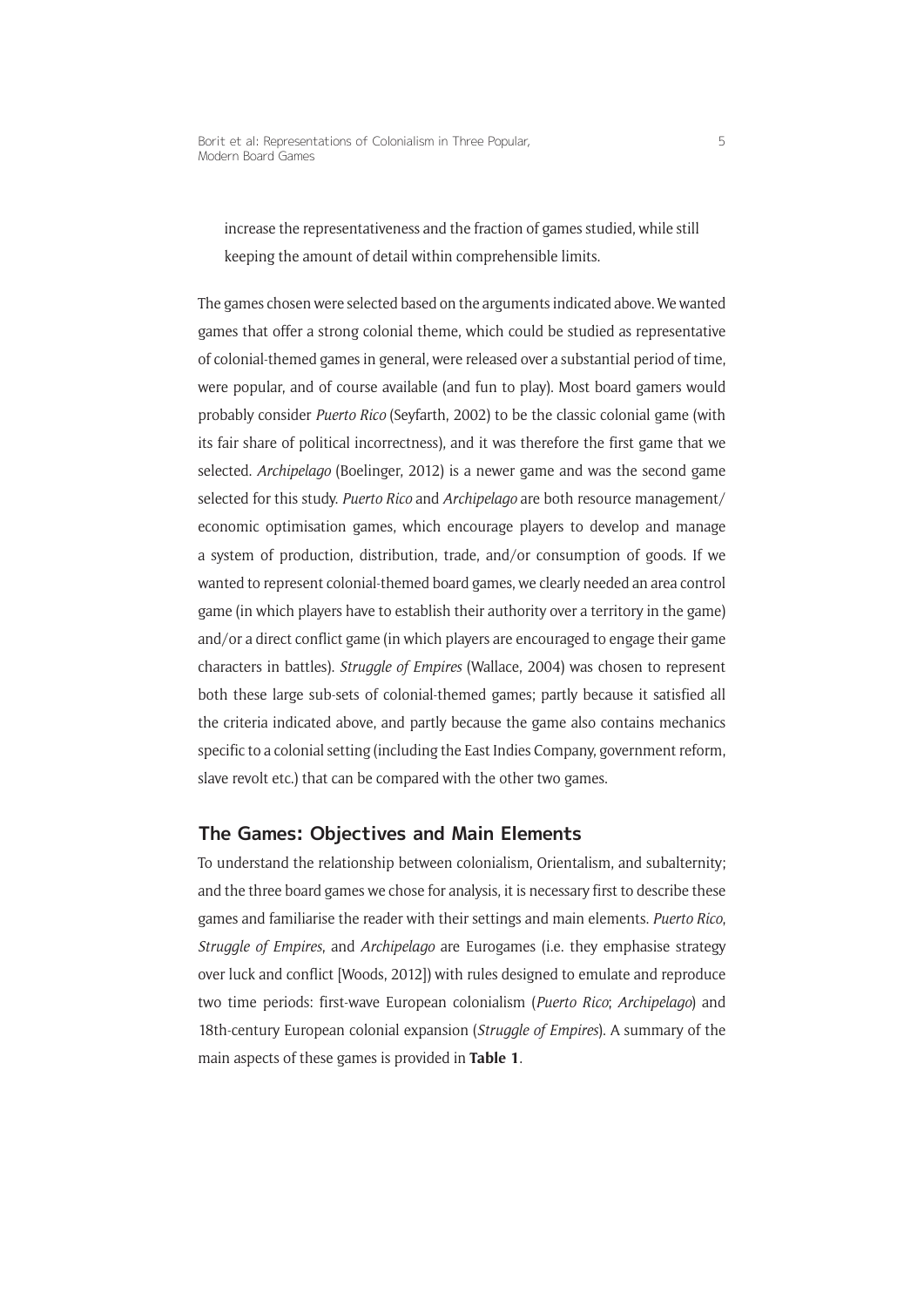|                        | ratings are reported from www.boardgamegeek.com, the 25th of April, 2017. |                     |                                                      |
|------------------------|---------------------------------------------------------------------------|---------------------|------------------------------------------------------|
|                        | <b>Puerto Rico</b>                                                        | Struggle of Empires | Archipelago                                          |
| Release year           | 2002                                                                      | 2004                | 2012                                                 |
| Number of players      | $2 - 5$                                                                   | $2 - 7$             | $\frac{1}{1}$                                        |
| Playing time (minutes) | $90 - 150$                                                                | 180-240             | $30 - 240$                                           |
| Age                    | $\frac{1}{2}$                                                             | $13+$               | $\frac{4}{4}$                                        |
| Score                  | $\overline{8.1}$                                                          | 7.5                 | 74                                                   |
| Rank overall           |                                                                           | 270                 | 247                                                  |
| Ratings                | 47,701                                                                    | 3,404               | 5,094                                                |
| Game type              | Competition                                                               | Semi-cooperative    | Semi-cooperative                                     |
| <b>Game</b> focus      | Resource management                                                       | Area control        | Exploration and resource management and              |
| <b>Historical time</b> | and optimisation<br>Around 1550                                           | The 18th century    | Sometime during the period 1492-1797<br>optimisation |
|                        |                                                                           |                     |                                                      |

Table 1: Summary of the main aspects of the board games Puerto Rico, Struggle of Empires, and Archipelago. Score, rank overall, and **Table 1:** Summary of the main aspects of the board games *Puerto Rico*, *Struggle of Empires,* and *Archipelago*. Score, rank overall, and Borit et al: Representations of Colonialism in Three Popular, Modern Board Games

(contd.)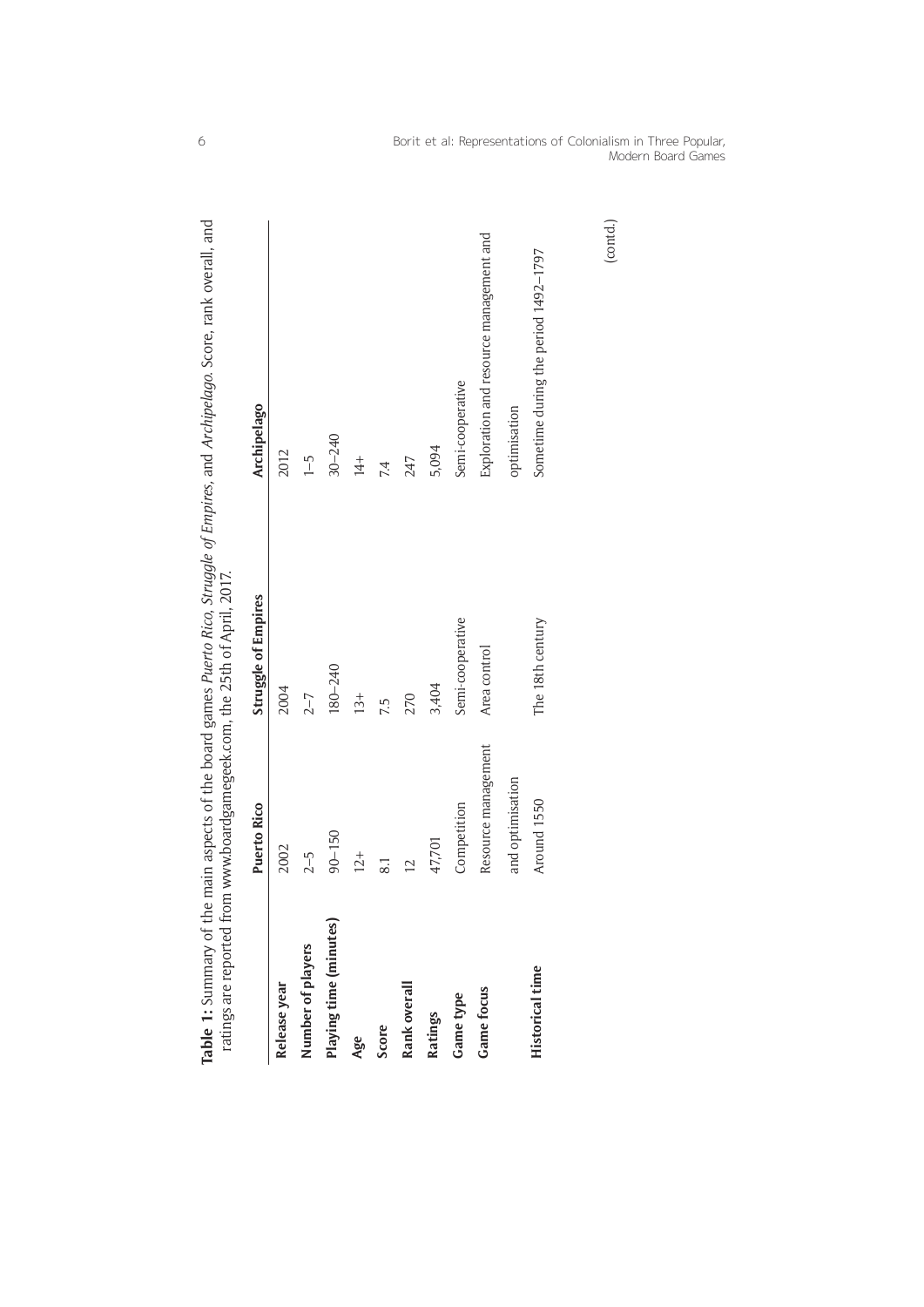|                          | Puerto Rico             | Struggle of Empires                   | Archipelago                                  |
|--------------------------|-------------------------|---------------------------------------|----------------------------------------------|
| Space                    | Puerto Rico, Greater    | 'Europe and six colonial areas' (Game | An archipelago implied to be situated in the |
|                          | Antilles, the Caribbean | rules (Wallace, 2004))                | Caribbean Sea                                |
|                          | Sea                     |                                       |                                              |
| Player perspective       | Spanish colonist        | European colonist                     | European colonist                            |
| Player role(s)           | - Builder               | - Major European powers: Britain,     | - Explorer                                   |
|                          | - Captain               | France, Spain, Russia, Austria,       |                                              |
|                          | $-craftsman$            | Prussia, United Provinces             |                                              |
|                          | $-Mayor$                |                                       |                                              |
|                          | $-$ Prospector          |                                       |                                              |
|                          | -Settler                |                                       |                                              |
|                          | $-$ Trader              |                                       |                                              |
| Player gender (as implie | Male                    | Not applicable                        | Male                                         |
| by text or art work)     |                         |                                       |                                              |

Borit et al: Representations of Colonialism in Three Popular, Modern Board Games

(contd.)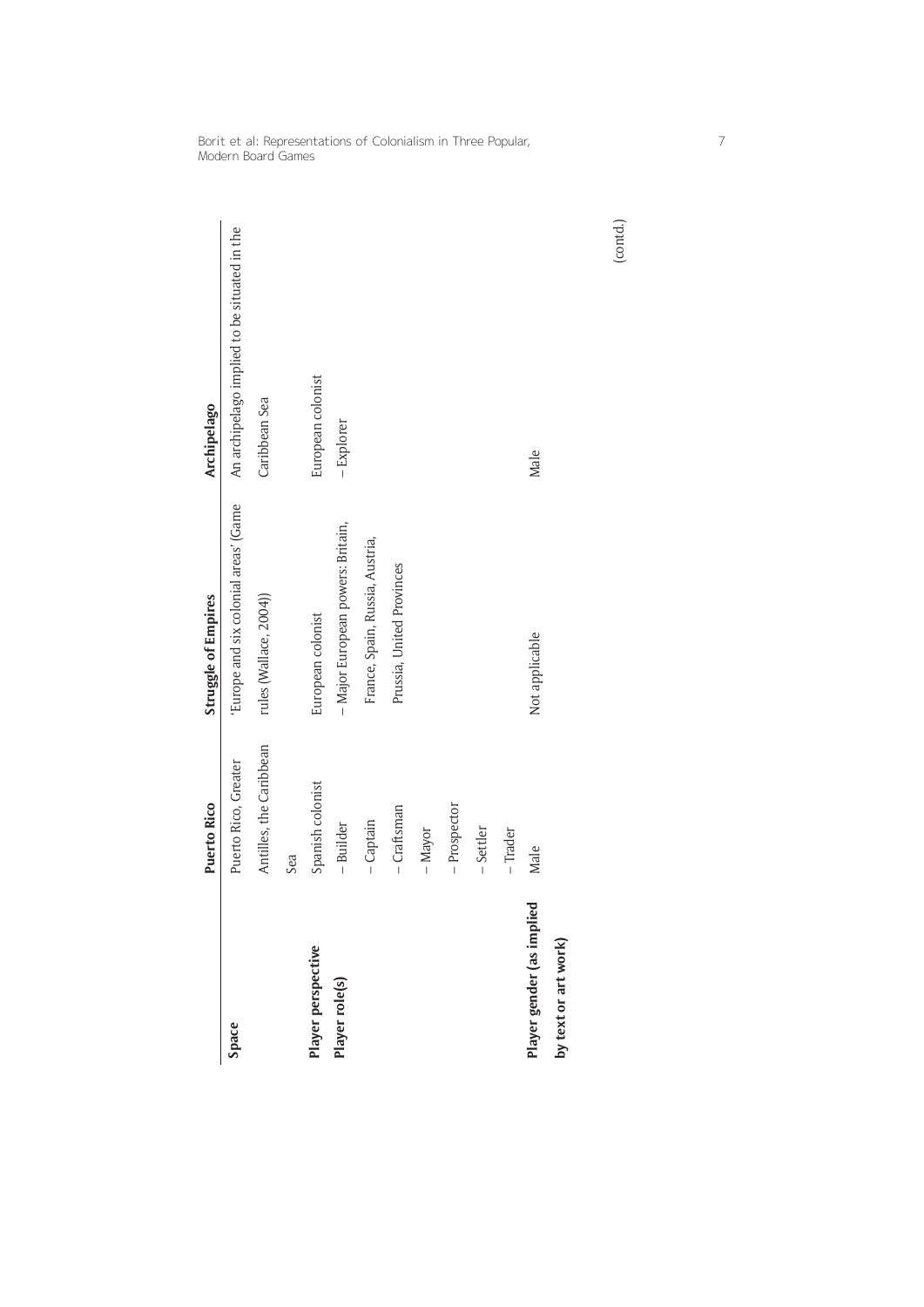|                                        | Puerto Rico           | Struggle of Empires                   | Archipelago                              |
|----------------------------------------|-----------------------|---------------------------------------|------------------------------------------|
| <b>Player main actions</b>             | - Start plantation    | $-$ Buy                               | - Resource harvest                       |
|                                        | - Bring new colonists | $-$ Build                             | $-$ Construction                         |
|                                        | $-Build$              | $-Move$                               | $-$ Transaction                          |
|                                        | $-$ Trade             | $-Attack$                             | - Migration                              |
|                                        | - Produce goods       | - Colonise or Enslave                 | - Exploration                            |
|                                        | - Ship goods          |                                       | - Recruitment of workers                 |
|                                        |                       |                                       | - Taxes                                  |
|                                        |                       |                                       | $-$ Reproduction                         |
| Main non-player characters - Colonists |                       | - Generic companies providing         | - Surplus workers (native or immigrants) |
| (NPCs)                                 |                       | resources in various areas (e.g. gold | - Rebels (native)                        |
|                                        |                       | in South America, slaves in Africa)   |                                          |
|                                        |                       | - Allies (populations, e.g. Native    |                                          |
|                                        |                       | Americans in North America; or        |                                          |
|                                        |                       | countries, e.g. Denmark)              |                                          |
|                                        |                       |                                       | (contd.)                                 |

8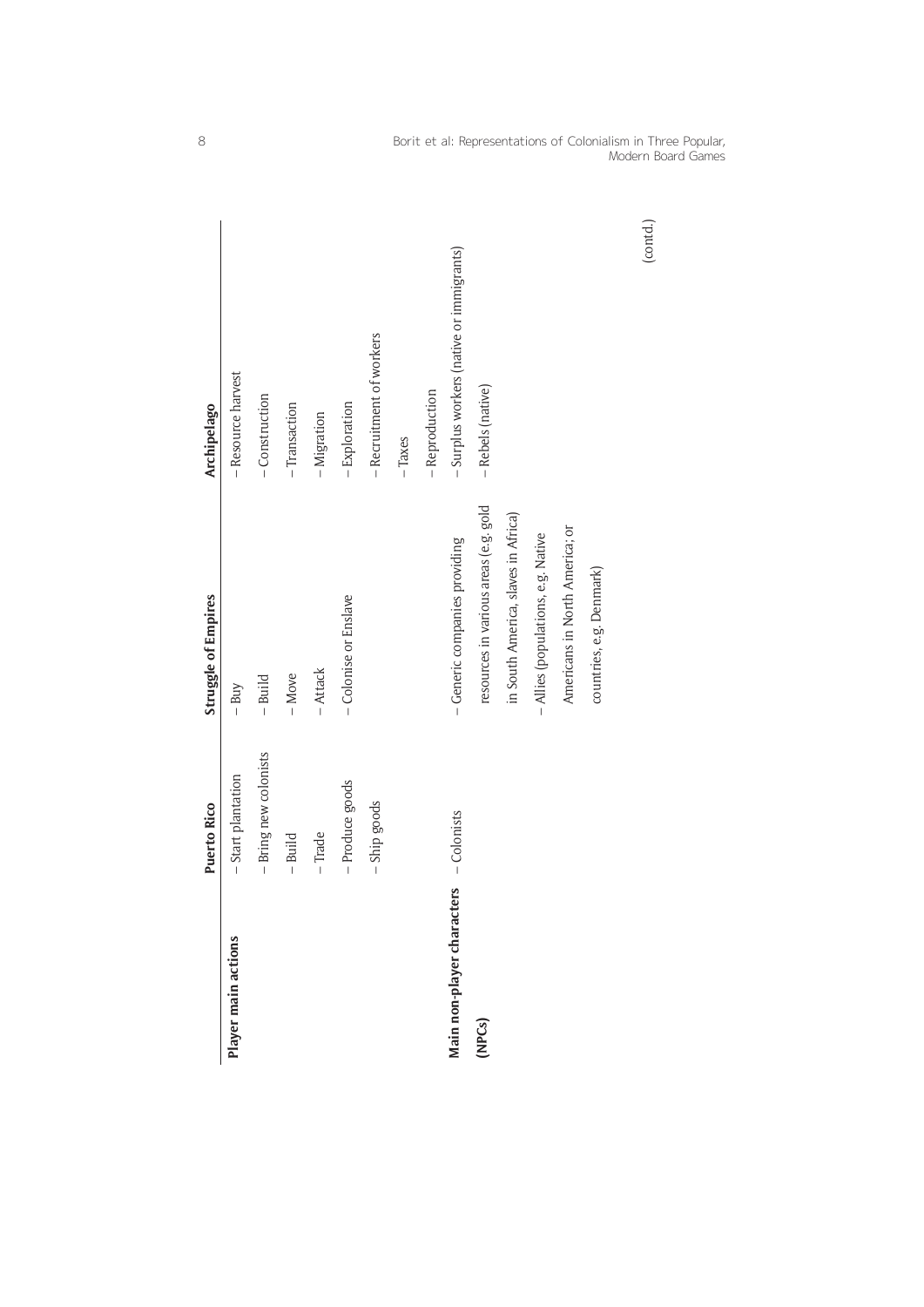|            | Puerto Rico | Struggle of Empires       | Archipelago                |
|------------|-------------|---------------------------|----------------------------|
| Other NPCs | None        | - Army (colonists)        | - Clergy (males)           |
|            |             | - Mercenaries (males)     | - Barbarian (male, native) |
|            |             | - Pressgangs (males)      | - Exporter/Merchant (male) |
|            |             | - Trained natives (males) | - Head-hunter (male)       |
|            |             | - Militia (males)         | - Researcher (male)        |
|            |             | - Pirates (males)         | - Pirate (male)            |
|            |             | - Reserve (army)          | - Recruiter (male)         |
|            |             |                           | - Thief (female)           |
|            |             |                           | - Assassin (female)        |
|            |             |                           | - False prophet (male)     |
|            |             |                           | - Ministries (males)       |
|            |             |                           | - Scout (male, native)     |
|            |             |                           | – King (male)              |
|            |             |                           | - Queen (female)           |
|            |             |                           | - Spy (male)               |
|            |             |                           | - Financial advisor (male) |
|            |             |                           | - Admiral (male)           |
|            |             |                           | (contd.)                   |

Borit et al: Representations of Colonialism in Three Popular, Modern Board Games

9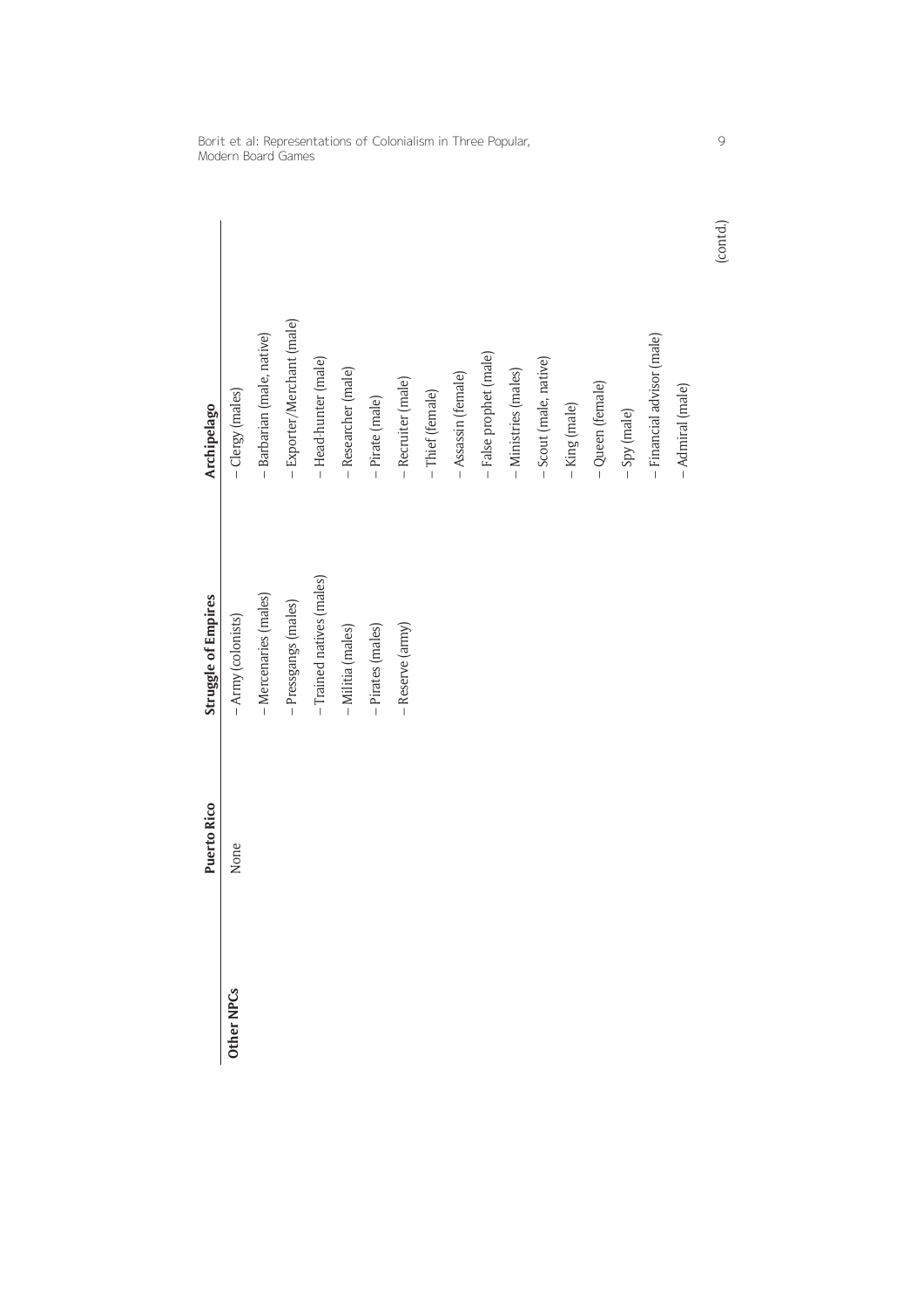|           | <b>Puerto Rico</b> | <b>Struggle of Empires</b>         | Archipelago    |
|-----------|--------------------|------------------------------------|----------------|
| Resources | <b>Explicit:</b>   | Implied in tiles that one can buy: | Explicit:      |
|           | -Indigo            | $-$ Gold                           | - Exotic fruit |
|           | $-sugar$           | $-Wood$                            | $-c$ attle     |
|           | $-$ Tobacco        | $-$ Tobacco                        | $-Fish$        |
|           | $-$ Coffee         | - Sugar                            | $-Wood$        |
|           |                    | - Spices (implied by art work)     | - Stone        |
|           |                    | - Textiles (implied by art work)   | $-$ Iron       |
|           |                    | $-Slaves$                          |                |
| Markets   | - External         | External                           | - External     |
|           | - To trading house |                                    | $-Domestic$    |

(contd.)

Borit et al: Representations of Colonialism in Three Popular,

Modern Board Games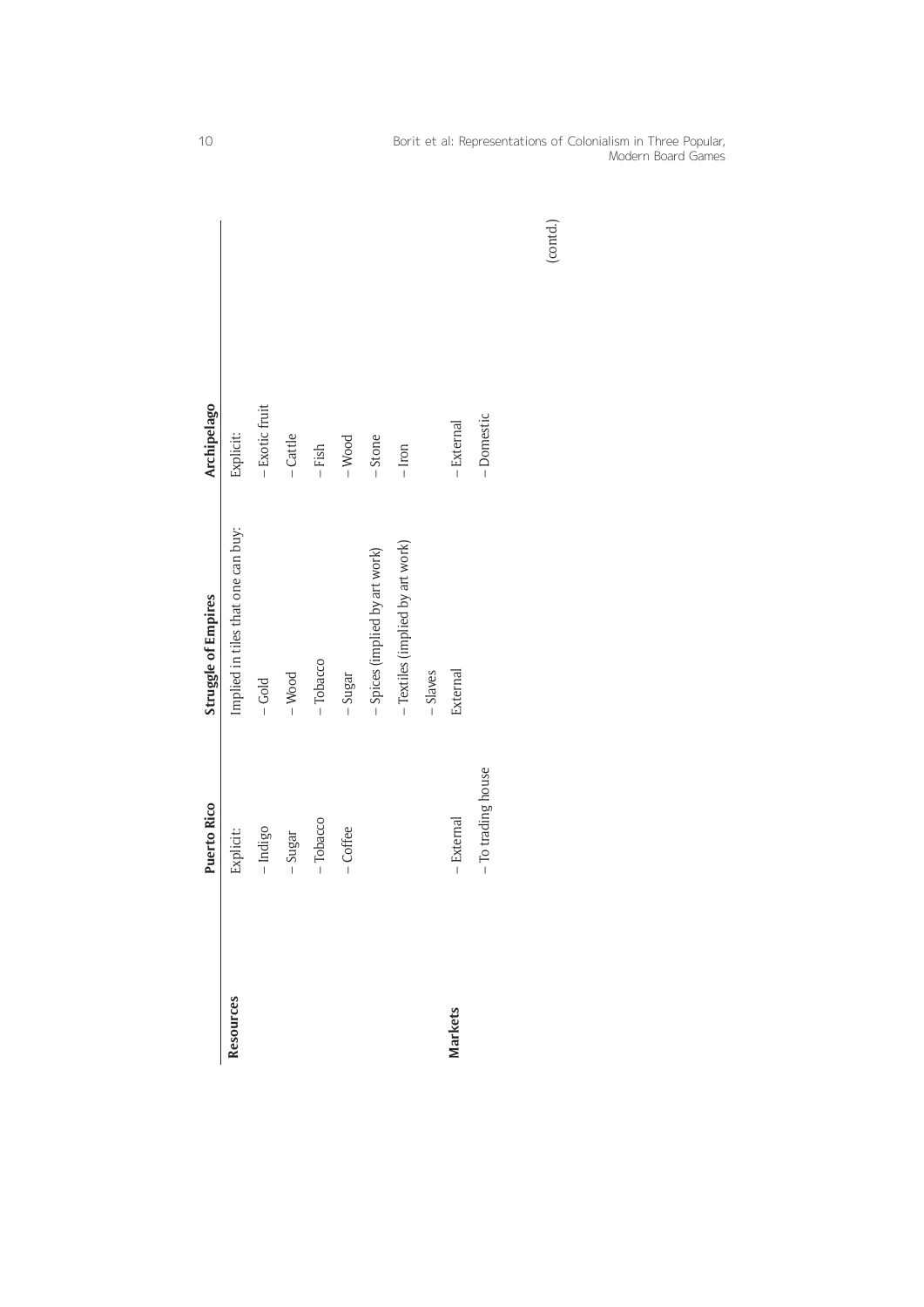|               | Puerto Rico            | Struggle of Empires | Archipelago                |
|---------------|------------------------|---------------------|----------------------------|
| Constructions | - Production buildings | - War office        | $-Amphitheatre$            |
|               | $-Markets$             |                     | - Cathedral                |
|               | $-Warehouses$          |                     | - Colossus                 |
|               | - Hospice              |                     | - Great Lighthouse         |
|               | - Hacienda             |                     | - Pyramid                  |
|               | $-$ Office             |                     | $-$ Ship                   |
|               | $-Factory$             |                     | $-$ Town                   |
|               | $-$ University         |                     | $-$ Port                   |
|               | - Harbour              |                     | - Market                   |
|               | $-Whart$               |                     | - Temple (in fact, Church) |
|               | - Guild hall           |                     |                            |
|               | - Residence            |                     |                            |
|               | - Fortress             |                     |                            |
|               | - Customs house        |                     |                            |
|               | -City hall             |                     |                            |

Borit et al: Representations of Colonialism in Three Popular, Modern Board Games

(contd.)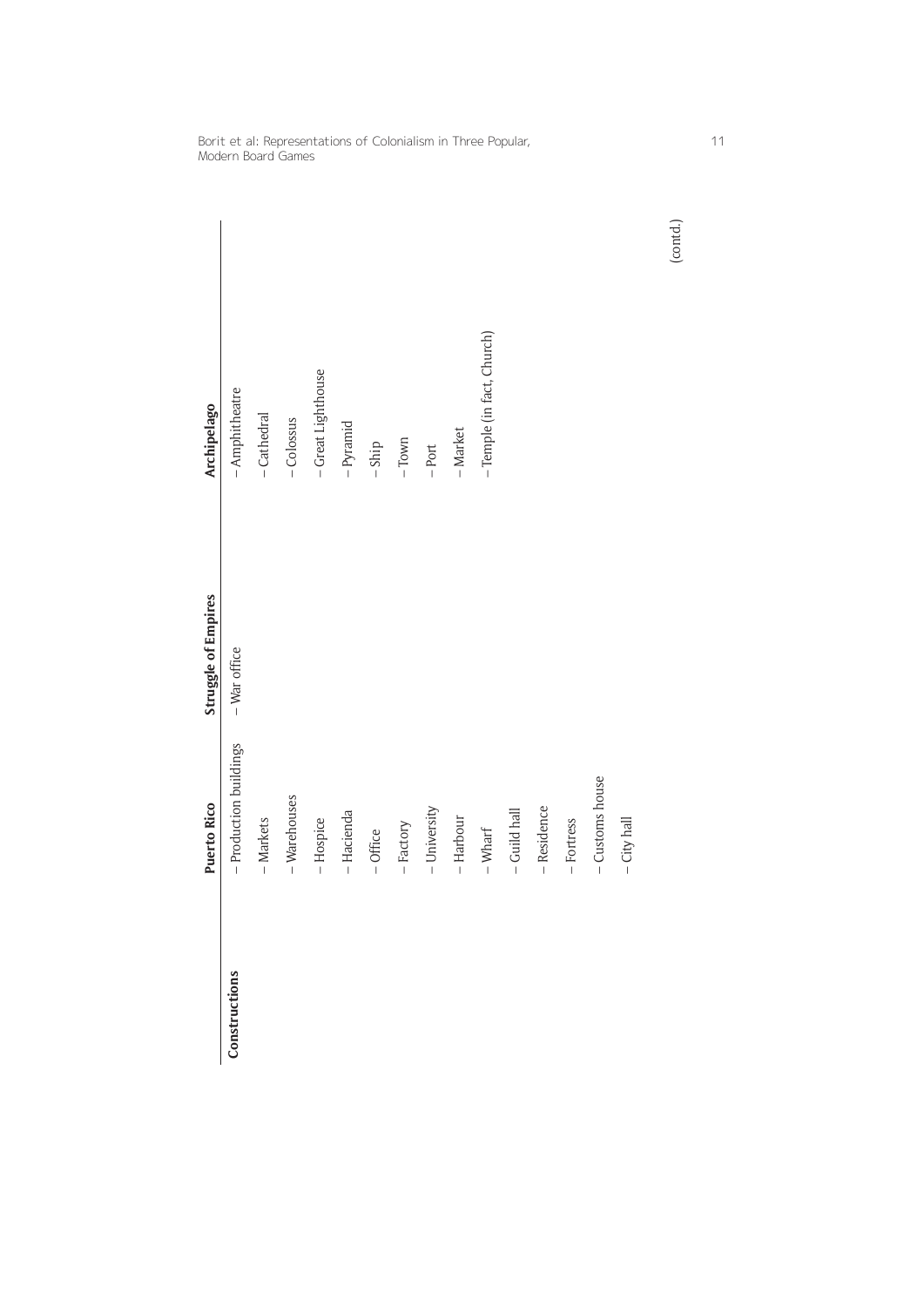|                        | Puerto Rico                       | Struggle of Empires    | Archipelago                      |
|------------------------|-----------------------------------|------------------------|----------------------------------|
| Various mechanisms not | $-Miscellance$                    | - Naval training       | - Rebellion (of natives)         |
| integrated in the main | mechanisms integrated - Logistics |                        | - Emigration/Immigration         |
| action of player       | as functions of various           | - Banking              | - Gifts from clergy (to natives) |
|                        | buildings                         | - Navigation           | - Roads                          |
|                        |                                   | - Diplomatic service   | - Expansionism                   |
|                        |                                   | - Improved agriculture | - Slavery                        |
|                        |                                   | $-$ Government reform  | $-$ Dictatorship                 |
|                        |                                   | $-$ Industry           | - Peace and prosperity           |
|                        |                                   | - Slave revolt         | - Education                      |
|                        |                                   | - Fighting withdrawal  |                                  |
|                        |                                   | - Surprise attack      |                                  |
|                        |                                   | - Blockade             |                                  |
|                        |                                   | $-$ Income             |                                  |
|                        |                                   | - Maintenance          |                                  |
|                        |                                   |                        |                                  |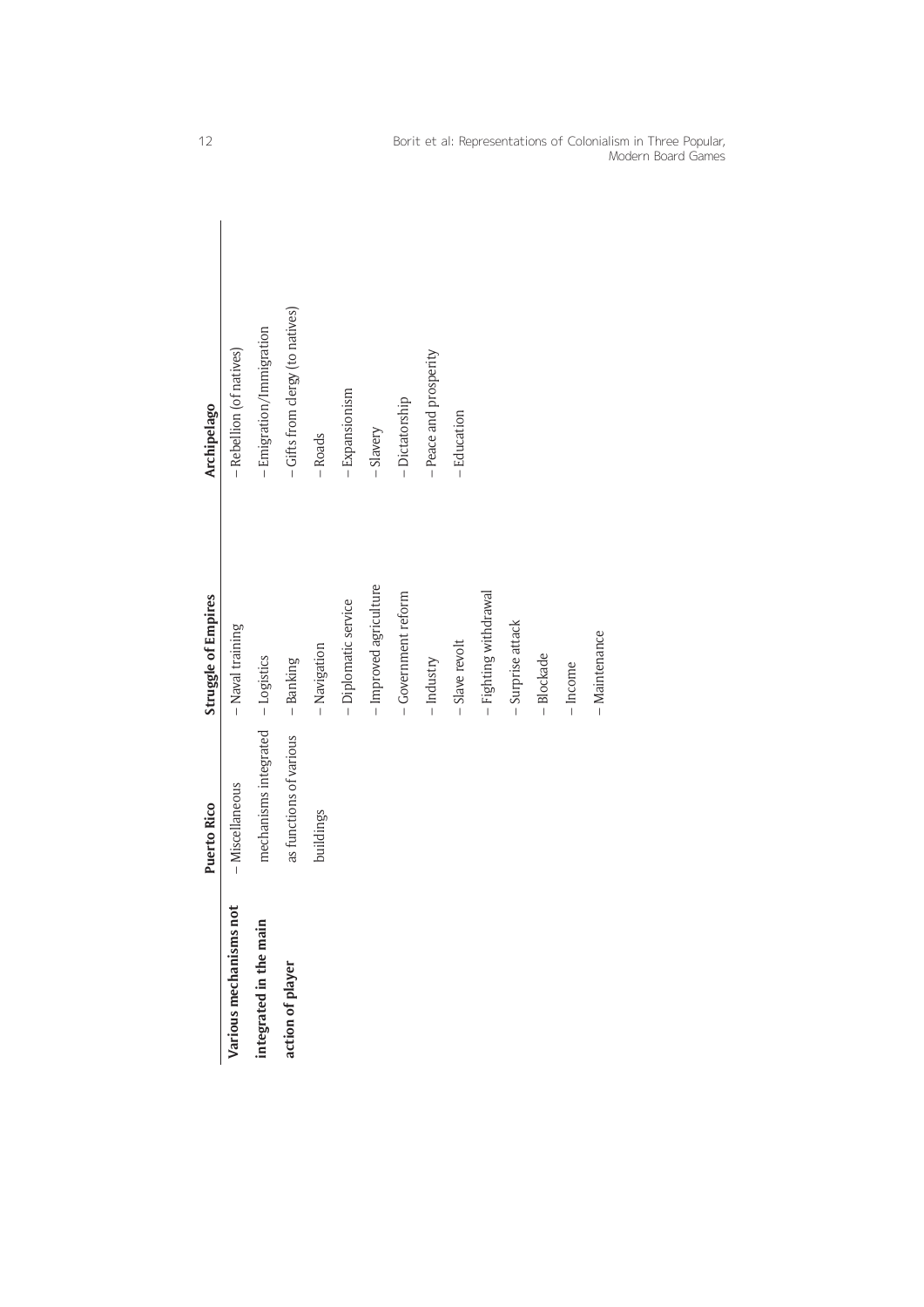Borit et al: Representations of Colonialism in Three Popular, Modern Board Games

It is worth noting that, as for many other play artefacts such as, for example, jigsaw puzzles, colonisation is a common theme and setting for modern board games (Norcia, 2009). The games recorded in [BoardgameGeek.com](http://BoardgameGeek.com) can be searched thematically, and a search for 'Colonial Theme' yields fourty-four games, however it should be noted that there are far more games than this if we include colonialism in terms of games' fictional or futuristic settings. A relevant question to ask at this stage is whether the three board games chosen for analysis in this study are actually *about* colonialism, or whether the game mechanic (i.e. methods invoked by agents, designed for interaction with the game state; for example, turn taking or tile-laying [Sicart, 2008]) is the main focus in the game, the theme being more or less arbitrary and added late in the process (it could have been basically anything that fit the mechanic). In other words, the question is whether the main objective of the game designer was to build a game featuring a specific mechanic (e.g. tile-laying), regardless of the theme (e.g. alien invasion, detectives, zombies) or to feature a theme (e.g. alien invasion) regardless of the mechanic (e.g. tile-laying, dice, turns). There are two ways of investigating this – either by trusting the judgement of experienced board gamers who have played literally hundreds of games of different types, or by asking the designer. Out of the dozens of games we could have chosen from for our analysis, one selection criterion used to identify these three games was the subjective feeling of a 'strong' theme, where the mechanics in the game seemed subservient to the theme. It is often possible to identify games where parts of the game mechanic obviously have no real-life counterpart in the game setting; this is not the case for any of these three games. All the actions and options in all these games seem to match a real-life situation or action, relevant in a colonial setting.

We do not have access to the thoughts of the designers for all these games, but for *Puerto Rico*, the highest ranked among the three games under discussion, there are interviews with the designer Andreas Seyfarth that shed some light on this matter. He says the following:

*Andreas:* [I released] Puerto Rico in 2001. This game had a developing time of about 15 years (from the first ideas until production).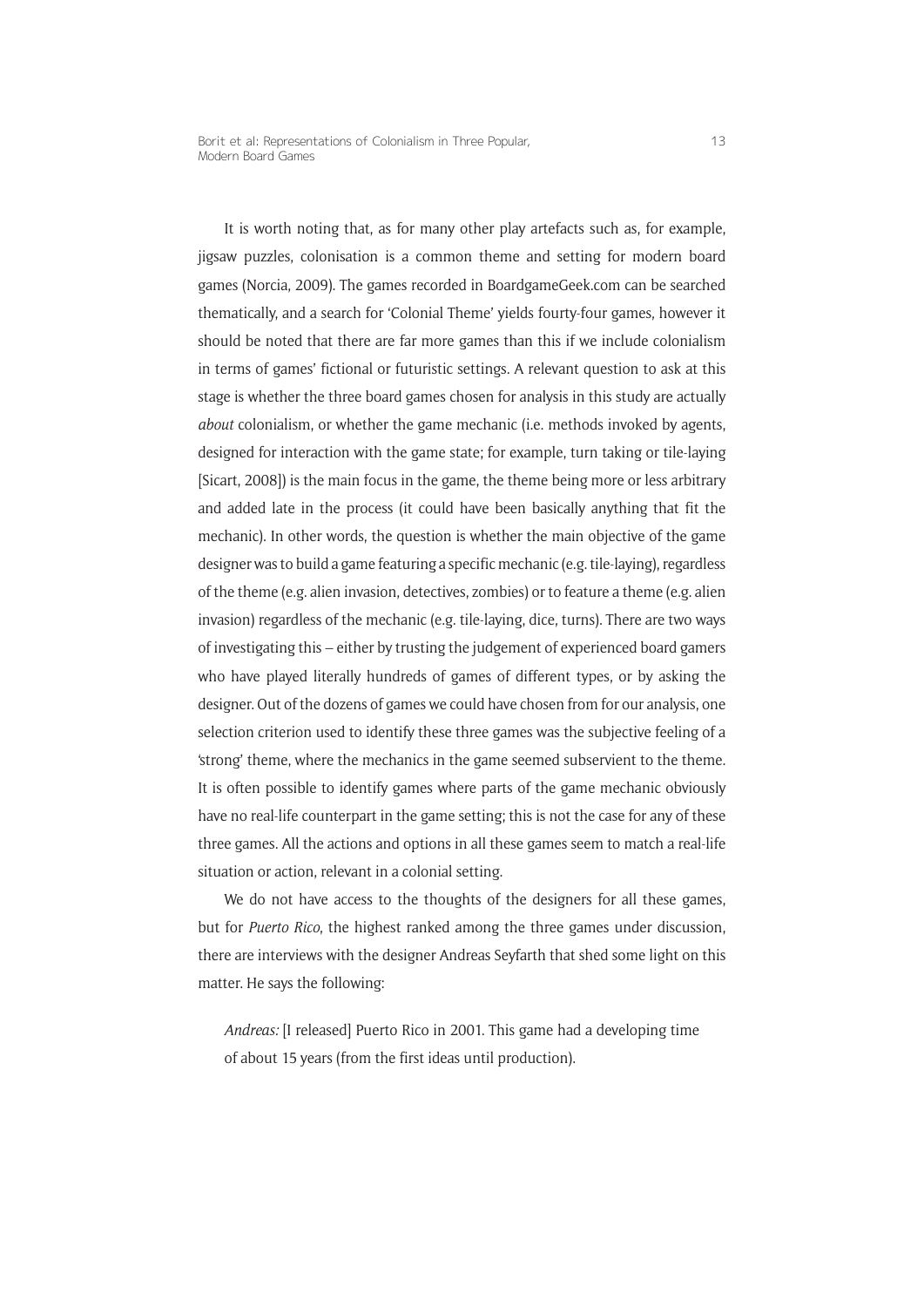*Question:* When first designing a game, do you start with the theme or the mechanics?

*Andreas:* I always start with the theme.

*Andreas:* For Puerto Rico lots of development chains merged. One of them was the idea to do something in the new world and build up an economy. (Vasel, 2005)

Simulating simplified mechanisms of colonial reality, the three games chosen for analysis in this study have clear objectives to be fulfilled by the players. In all these games, the player has the same perspective, that of a colonist, and has to choose among performing similar activities across the games, activities that seem to be common to Eurogames featuring a colonial theme: harvest natural resources, manage populations, build, trade, expand, and conquer. Nevertheless, it is important to note that both fictional cultural expressions, such as board games, and allegedly factual ones, such as historiographic documentaries, offer only representations of the past and do not reflect historical realities as such (Hammar, 2017). That said, we have to add that, at least in a digital context, there are games with a colonial theme that cast the player in the role of the colonised (Hammar, 2017). As a side note, following Elizabeth LaPensée's refreshing approach to game design, which advocates for 'culturally responsive gameplay, meaning gameplay that is drawn from and that uplifts the cultures involved', it would be interesting to see board games on the theme of colonialism with different mechanics than the ones mentioned above, possibly mechanics such as 'collaboration, stewardship, generosity, and gratitude' (LaPensée, 2016: n. pag.).

In *Puerto Rico* (2002), the player's aim is to collect victory points by producing goods that can be traded or shipped to Europe, or by constructing buildings. Thus, *Puerto Rico* is a simplistic, resource management and optimisation game. The player takes a card indicating a leader role each round (Prospector, Captain, Mayor, Trader, Settler, Craftsman, or Builder). To activate and own farms or own buildings the player needs a number of the small black discs that come into the game each round. In the game rules, these are referred to as 'colonists', but in practice and from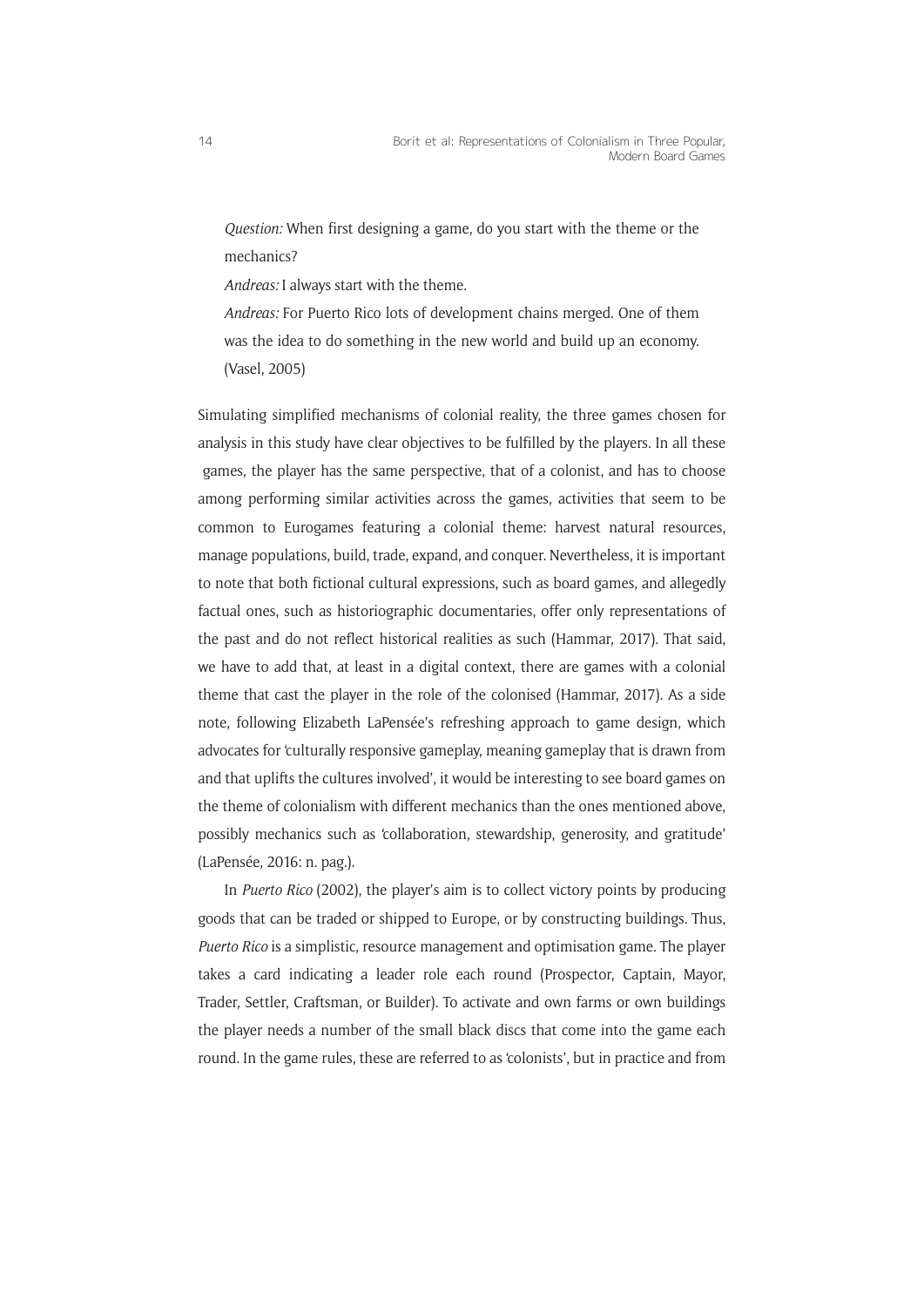the historical background, it is clear that these discs represent slaves, and this aspect has been heavily criticised by the international community of board gamers (Hodge, 2011; Larson, 2012) (the persons represented by the discs have minor, supporting roles, the player/leader decides where they go, and they do the actual work in buildings or farms). In addition, there are no mechanisms in the game for slowing down growth or penalties for extracting resources too quickly, or using 'colonists' too intensively. There are numerous exchanges in various discussion forums pointing out how politically incorrect the game is, and some players feel uncomfortable with the game for this reason. However, this game is one of the most popular board games, being ranked in the top fifteen games worldwide (see **Table 1**).

*Struggle of Empires* (2004) focuses more on war as a phenomenon associated with colonialism. As the presentation on the box of the game describes, the game recreates:

the various wars fought between European powers as they attempt to become the dominant force in Europe and the rest of the world during the eighteenth century. Build armies and fleets, make alliances, establish colonies, improve your economy, and ultimately wage war to expand your empire. Be careful, though, as a profligate country can end up being consumed by revolution. (Game box presentation [Wallace, 2004])

*Struggle of Empires* is thus an area control game with a fairly strong colonial theme. While it is certainly Eurocentric, the areas over which the players fight for domination are in Europe as well as various colonial regions around the world. In contrast with the other two games, there are no explicit resources (except money) – victory points are generated by controlling the various European countries and colonies. The game mechanic is more advanced than we find, for instance, in *Puerto Rico* and there are trade-offs to consider. If the player sends colony ships out to sea the population in the player's home country decreases, with a potentially adverse effect on national unrest, which it is important to keep at a relatively low level. In addition to population loss in the home country, colonisation is risky in that ships can be lost on the way,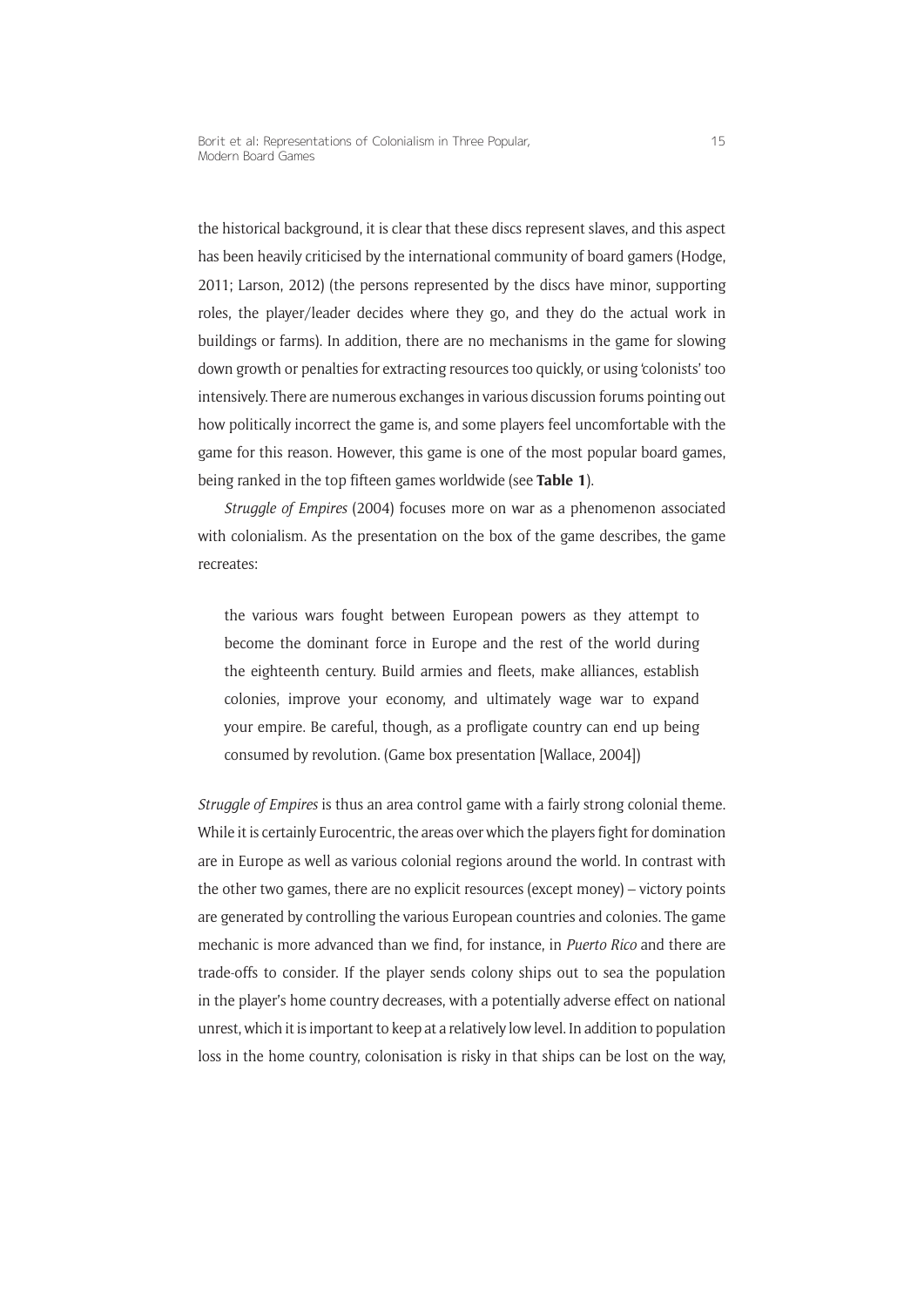or the player can suffer 'Pirates', 'Slave revolt' or 'Blockade'; these are negative game effects that other players can inflict on each other, and they only apply in colonies. Compared with *Puerto Rico*, *Struggle of Empires* is not a simplistic optimisation game with nothing to limit the player's growth. Unpopular decisions will increase the player's unrest level, so each player has to weigh options and risk carefully.

In *Archipelago* (2012), the game rules are described as follows:

Each player portrays an explorer and his team commissioned by a European nation to discover, colonize and exploit islands. The mission is intended to be one of peace: to meet the needs of the local population while providing commercial returns to the continent. The archipelago and its natives must be treated fairly or they will rebel […] A balance must be found between expansionism and humanism, between commercial goals and respect for local values, between knowledge sharing and unbridled industrialization. Such a balance can only be achieved through each player's commitment to make the archipelago a happy and productive colony. (Game rules [Boelinger, 2012])

*Archipelago* is the most advanced of these three games, both in game mechanics and as a simulation of colonisation in general. The whole game takes place in the colonies, and while the player starts the game with two 'citizens' on his/her own ship, he/she gradually incorporates the people he/she meets on various islands, and there is no difference between the original (European) citizens and the new inhabitants. An important mechanic is that of 'Rebellion level': unpopular actions by any player (e.g. levelling taxation on citizens) increases this value. If the level of rebellion gets too high the island population revolts, the game ends immediately, and everyone loses (except if the 'Separatist' is in play; see below). Another major difference between *Archipelago* and the other two games is that all the players here have different goals, drawn randomly at the start of the gameplay, and kept secret. 'Pacifist' is one possible goal: if a player draws this card then his/her goal is to have a large total population on the islands and to keep them happy, with a very low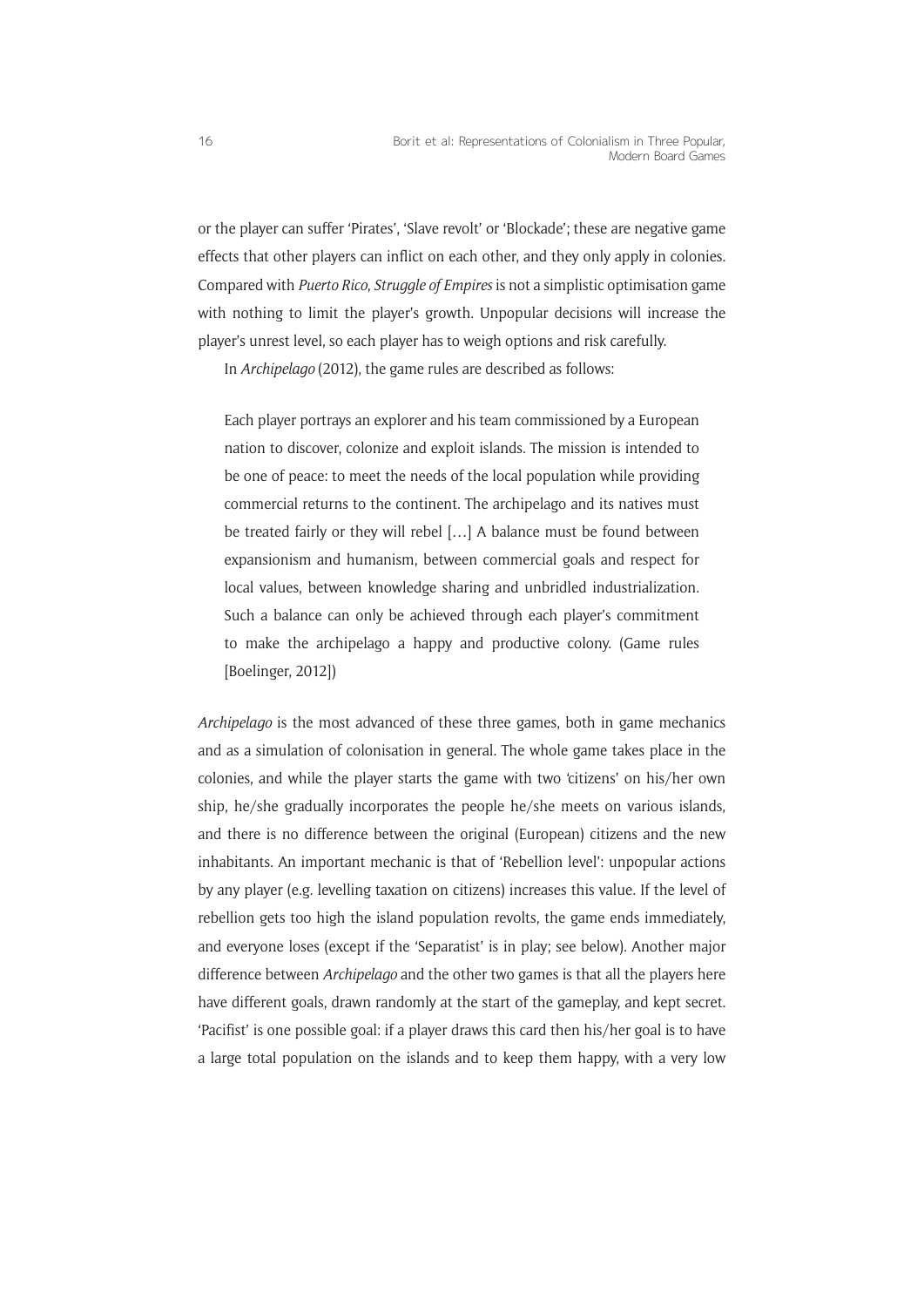rebellion level. 'Separatist' is another goal: in this instance, the player must secretly side with the rebels in the native population and not cooperate in the other (colonial) players' measures to keep the native population happy. If the revolt happens, the player secretly playing as a Separatist immediately wins the game. There are also more standard secret goals relating to money or resources, so it is important to pay attention to what fellow players are doing. This, in addition to fairly advanced mechanisms for modelling population developments, unemployment level, and variable price in local and export markets, means that *Archipelago* comes closer to simulating actual colonisation, in that these processes historically existed and had to be taken into consideration by colonial administrations when making key decisions concerning governance.

### **Playing the Colonist**

As Emil Hammar explains, and in line with historical theory (White, 1984), 'narrative and discourse serve as constitutive elements of history and it is through these that individuals and collectives form their understanding of the past' (Hammar, 2017: 373). Game players are both receivers and users of the discourse employed by the game. As Hall points out:

Anyone deploying a discourse must position themselves *as if* they were the subject of the discourse. For example, we may not ourselves believe in the natural superiority of the West. But if we use the discourse of "the West and the Rest" we will necessarily find ourselves speaking from a position that holds that the West is a superior civilization. (Hall, 2007: 202)

The question that any player of *Puerto Rico*, *Struggle of Empires*, or *Archipelago* might ask himself or herself is: what position is he or she speaking from while playing these games; therefore, what kind of discourse do these games employ?

Western modernity is often linked with the territorial and cultural expansion of European powers in the 'newly discovered' overseas territories, even though such 'acts of discovery only differed accidentally from other voyages and were expressions of an imperial design' (Carter, 2010: Page xviii.). The European colonial project is described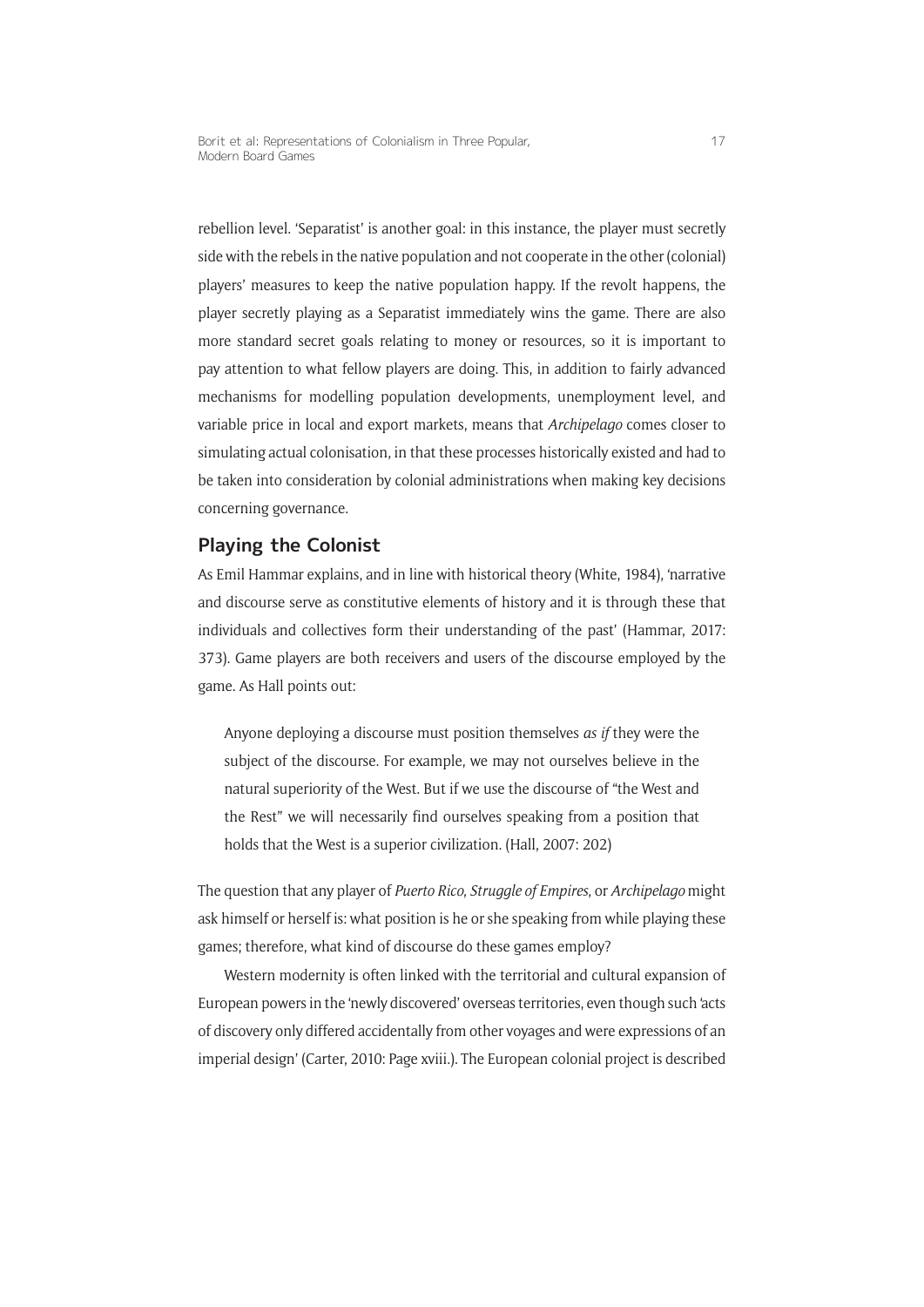in relation to two key concepts: imperialism and capitalism (Young, 2001; McLeod, 2010). On the one hand, even though colonialism is sometimes used interchangeably with imperialism. McLeod suggests that there is a clear distinction between these concepts, with colonialism being '*one form of practice, one modality of control,* which results from the ideology of imperialism, and it specifically concerns the *settlement*  of people in a new location' (McLeod, 2010: 9; our emphasis). On the other hand, Young explains that colonialism functioned as an activity on the periphery of the empire, economically driven, and sometimes hard to control, from the perspective of the home government, whereas imperialism 'operated from the centre as a policy of state, driven by the grandiose projects of power' (Young, 2001: 17). Thus, colonialism implies more than just a historical periodisation and a territorial delineation.

The complexity of the phenomenon is comprehensively captured in the definition provided by Elleke Boehmer in her influential book *Colonial and Postcolonial Literature: Migrant Metaphors* (1995), which describes colonialism as 'the settlement of territory, the exploitation and development of resources, and the attempt to govern the indigenous inhabitants of occupied lands often by force' (Boehmer, 2005: 2). This threefold depiction of colonialism casts the focus on the social-political dimension of colonisation as a process of settlement and implementation of an administrative system based on unequal relations of power between the coloniser and the indigenous peoples, and equally emphasises its economic component, which was the spread of capitalism. In *Empire: The British Imperial Experience from 1765 to the Present* (1997), Denis Judd similarly foregrounds the economic foundation of colonialism: '[n]o one can doubt that the desire for profitable trade, plunder and enrichment was the primary force that led to the establishment of the imperial structure' (Judd, 1996: 3). Seizing foreign territories, populating them with colonists, and developing an administrative apparatus were actions motivated by the desire to establish new markets; and to exploit natural resources and the labour force at the lowest possible cost for the European powers. In this context, it is relevant to add Robert Young's distinction between the two main forms of colonisation: one motivated by the desire for living space, one by the extraction of riches (Young, 2001). Thus, Young distinguishes between two distinct kinds of colonies: the settled and the exploited, which would be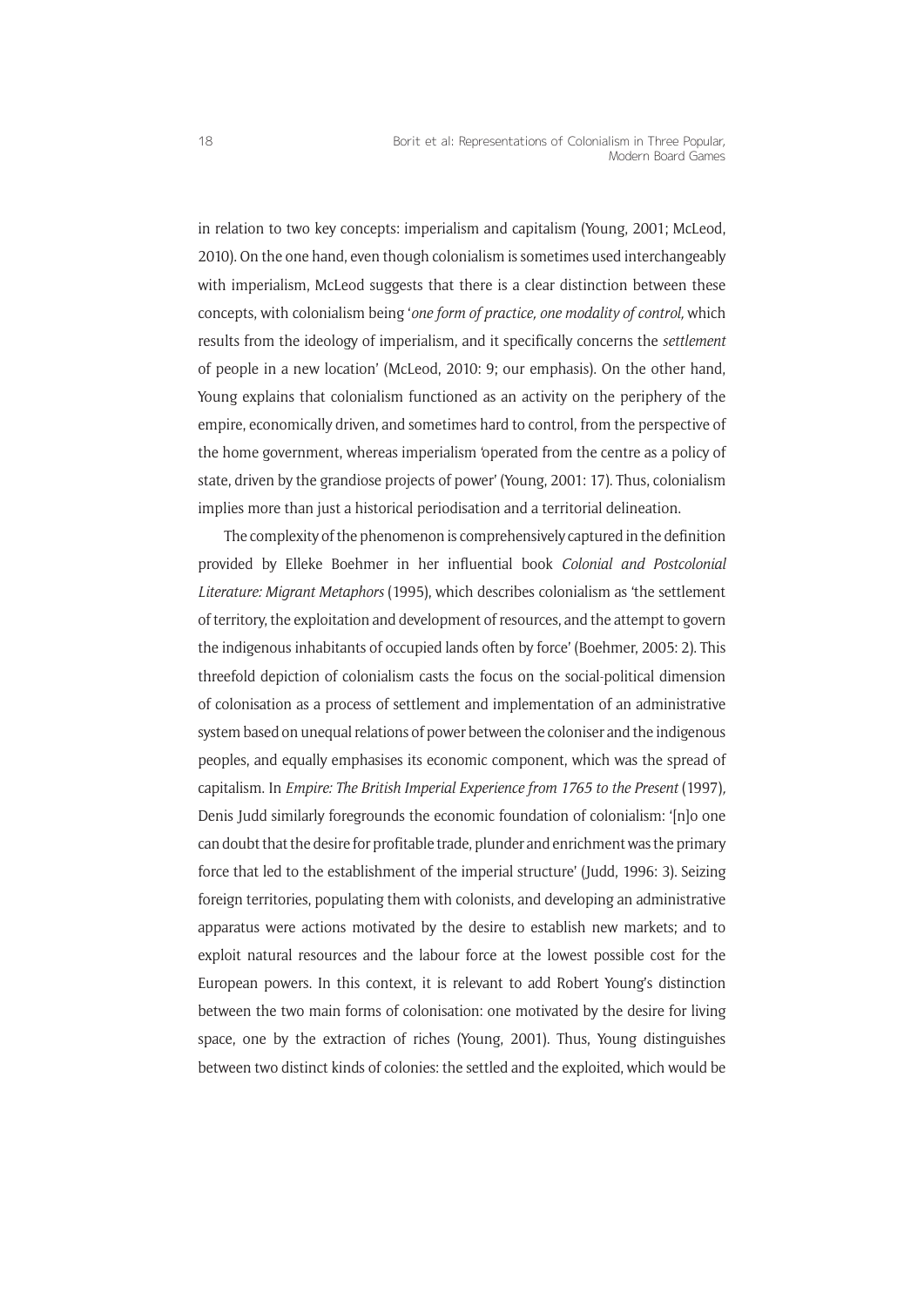treated very differently. The former kind led ultimately to self-governing dominions, such as South Africa, Australia, or New Zealand, whereas the latter 'tended to develop into the exploitative situation of domination colonies' (Young, 2001: 19).

As Miguel Sicart suggests, game mechanics facilitate and encourage players to explore and modify environments (2008: n. pag.). These mechanics function also as cultural mechanisms, allowing the players of games – such as the three games under discussion here  $-$  to probe, transform, and push the limits of colonial spatial transformations (Lammes, 2010). *Puerto Rico*, *Struggle of Empires*, and *Archipelago* are clearly re-enacting manifestations of colonialism. Through their mechanics, these games engage the players in the three basic activities specific to this phenomenon, as described by Boehmer (2005): settling territories (for example, the Greater Antilles in the Caribbean Sea; the entire world; and an archipelago that the game implies is located in the Caribbean Sea, respectively); exploiting and developing the local resources (raw materials and agricultural production in all three games, including slaves in *Struggle of Empires*, and the local population in *Archipelago*); attempting to govern the settled territories (all three games) and the local population (in *Struggle of Empires* and *Archipelago*). As such, these three games do not distinguish between the two kinds of colonies identified by Young, and the colonies depicted in them are both settled and exploited. In all these three games, players' empathy and engagement are constantly directed towards exclusive identification with the coloniser and never with the colonised (even though this latter option could have engaged the players in a 'potentially cathartic power fantasy within a historical struggle', as explained by Hammar [2017]). Re-enactment of colonial values is facilitated by granting access to familiar assets (e.g. plantations, raw materials, ports, missionary churches) and instruments (e.g. markets, diplomatic service, colonial administration) that contribute to achievement of colonial objectives, while incentives can be economical and political, thus motivating the player to achieve goals that are familiar to the Eurocentric mind-set.

The coloniser's main goal in each game is to gain political, economic, and cultural dominance in the colonies. To justify the coloniser's venture, colonisation is depicted as a necessary intervention to save the colonies from their economic and cultural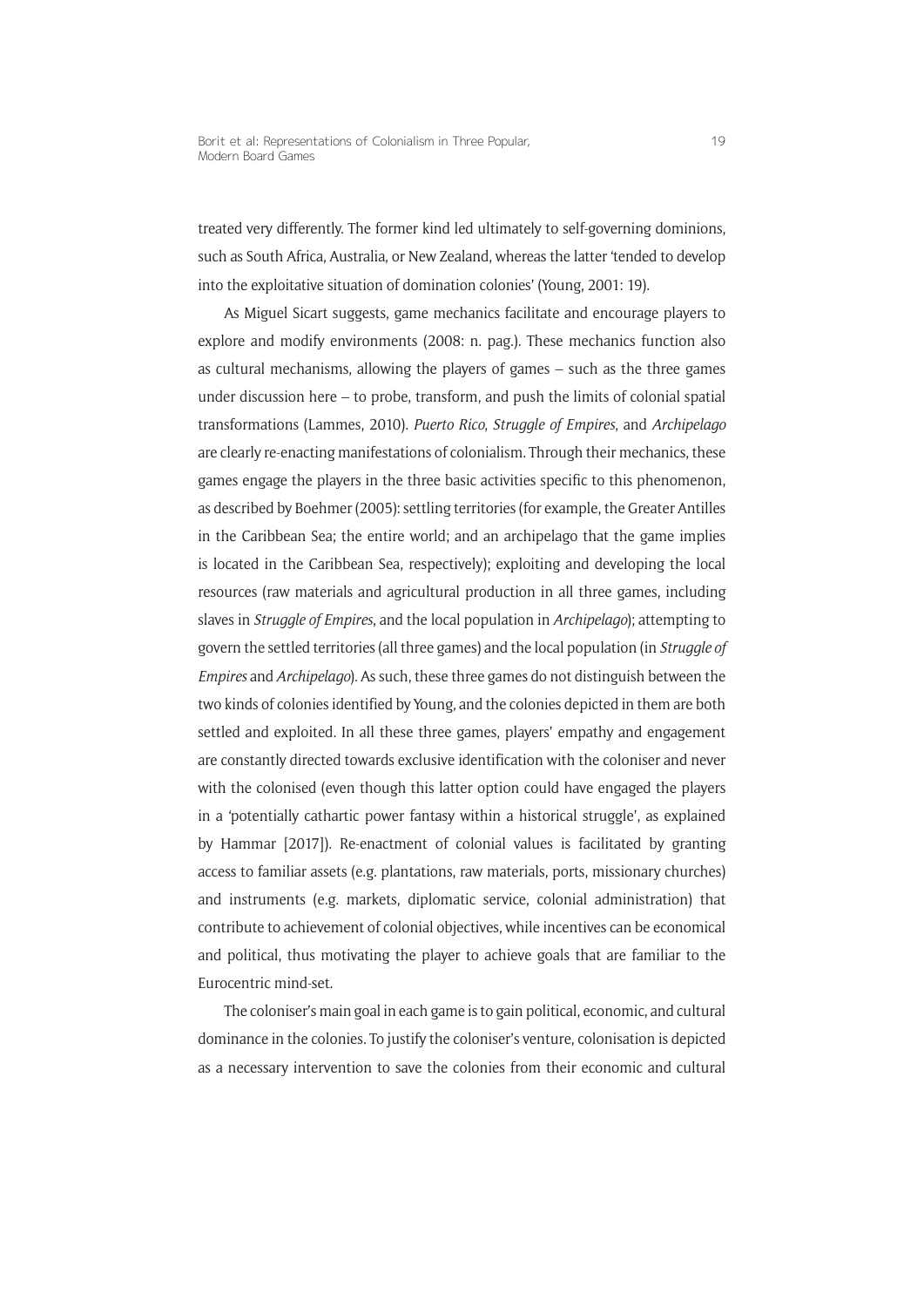backwardness. If economic underdevelopment is implied in the gameplay of all three games by the systematic exploitation of raw materials and of agriculture, as well as the introduction of incipient industrial facilities (e.g. the sugar mill in *Puerto Rico*) and incorporation of the colony into the circuit of global trade (e.g. companies all over the world in *Struggle of Empires*), actual cultural backwardness is only deployed in *Archipelago*. In this game the player can build amphitheatres, where locals are depicted mainly as performers, with the consequence of reducing the level of rebellion among the natives and increasing cultural values. The player can also build cathedrals, with the same consequence of reducing the level of rebellion. By contrast, the discovery of a pyramid (which represents the epitome of authentic local culture and is, ironically enough, the only such symbol in the entire game), costs the player stone resources. This implies that these natural, physical resources belonged *a priori*  to the colonisers rather than the indigenous inhabitants, and has the consequence of substantially increasing the level of rebellion among the natives.

### **Meeting the Other**

For the purpose of saving the colonies from their own 'backwardness', the coloniser creates through discourse a convenient image about the colony, an image that entails the superiority of the 'West over the Rest', to use Stuart Hall's parlance (Hall, 2007: 221). In order to scrutinise these three games' presentations of colonial reality, we are grounding our analysis of *Puerto Rico*, *Struggle of Empires*, and *Archipelago* in Edward Said's theory of Orientalism, formulated in the book of the same name in 1978 (Said, 2003). Despite been criticised by scholars such as Aijaz Ahmad in *Orientalism and After* (1992), Sadik Jalal al-Azm in *Orientalism and Orientalism in Reverse* (1980), and, more recently, Ibn Warraq in *Defending the West* (2009), Said's theory has been consistently employed in analysing board games in specialist literature on game studies (Faidutti, 2017; Foasberg, 2016; Trammell, 2016). Said's approach to theorising Orientalism supports the binary opposition between what he has termed as 'the familiar (Europe, the West, "us") and the strange (the Orient, the East, "them")' (Said, 2003: 44). According to this conceptualisation*,* the West has developed a self-defining identification mechanism that builds on the perpetual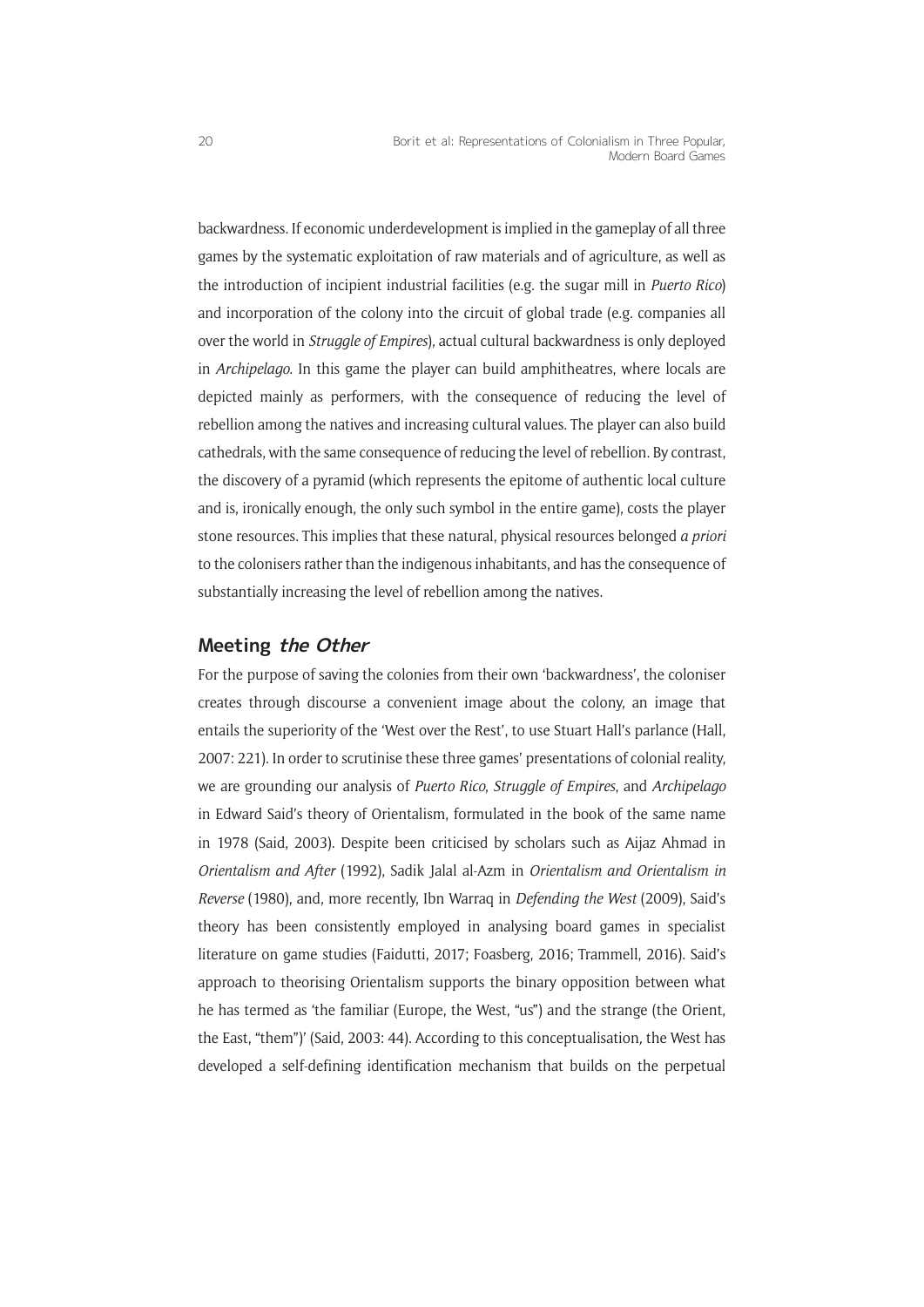antithesis between the Orient, as being everything the West is not: 'its contrasting image, idea, personality, experience' (Said, 2003: 2), its *alter ego*, and, ultimately, an epitome of *the Other*. For Said, the West needed to build such an image of the Orient, which 'in a sense created and then served the two worlds thus conceived' (Said, 2003: 43), in order to justify its position of superiority within the power structures that colonialism endorsed. Orientalism is therefore, according to Said's perspective, 'a set of discursive practices, the forms of power-knowledge that Western cultures used to produce (and hence control) a region of the globe known as the Orient' (Klages, 2006: 153).

This convenient image of the colony being an antithesis of the world the player represents is conveyed in the three games through similar methods. For example, presenting the colonised world as an empty space (as in *Puerto Rico*, which recalls *The Settlers of Catan* [Teuber, 1995], another very popular board game [Loring-Albright, 2015]) or *terra nullius* 'with not a native or a slave to be seen' (Foasberg, 2016: n. pag.); or as a scarcely populated territory (as in *Archipelago*), waiting to be discovered ('as if a country which has not been named or brought into cultural circulation can, in any sense, be said to have been discovered' [Carter, 2010: xviii]), exploited, and managed by the expanding European powers. Similarly, the local production of raw materials and goods; and the local governance structure are depicted as primitive compared with the technology and structures introduced by the colonists; the local culture has opposite effects on the locals than the culture of the colonist has on them (e.g. in *Archipelago*, a pyramid, the symbol of the local culture, increases rebellion level, while a cathedral, the symbol of the colonist culture, decreases it). Another strategy of colonial world-building employed by each game establishes the colonists as educated and in possession of highly qualified jobs (e.g. explorers, clergy or merchants in *Archipelago*; military officers and experts in *Struggle of Empire*), whereas the colonised populations work in more menial and less qualified occupations (e.g. primary production and the extraction of raw materials). Thus, through the process of hegemony, i.e. the 'production of meaning as a key instrument for the stabilization of power relations' (Jørgensen & Phillips, 2002: 32), the colonised populations are discursively constructed as a marginalised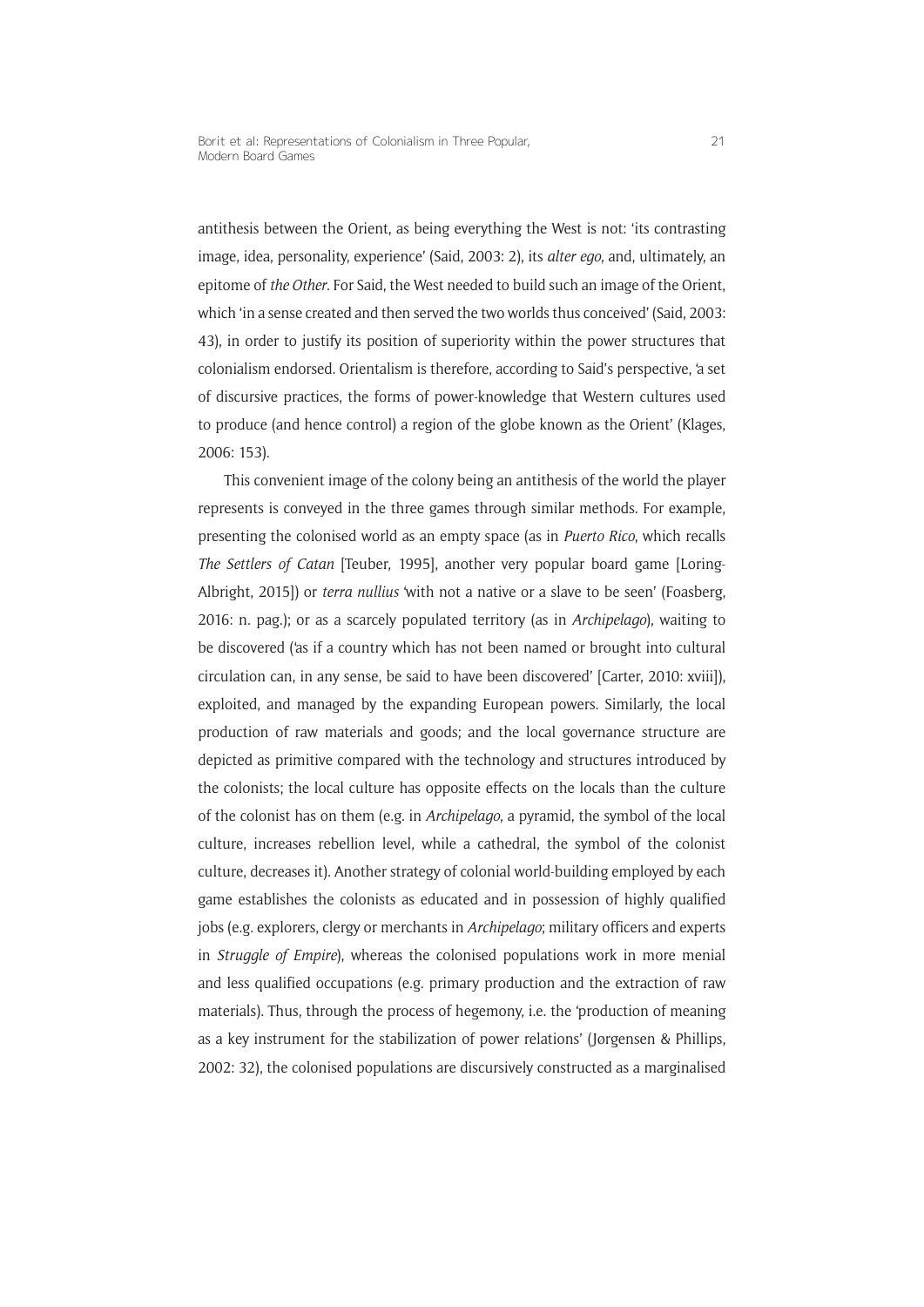group; either left out of mass-cultural depictions of the past (as in *Puerto Rico*) or relegated to banal representations of their own culture and identity (as in *Struggle of Empire* and *Archipelago*), and thus excluded from attaining any form of recognition within these games' processes of cultural memory (Hammar, 2017). This practice of problematic representation of European expansionism, in which the indigenous other is marginalised, exploited, and silenced, has been noticed also in other Eurogames (Robinson, 2014).

The history of colonialism is a history of discourses about colonised territories. Said claims that the discursive creation of the colonised *Other* also serves to silence the colonised culture by obstructing communication between the ruler and the subaltern, thus rejecting the latter's right to 'talk back' (Said, 2003: 95). In the colonial system, the coloniser solely assumes the privilege of 'speaking', or employing discourse in order to establish the logic of a binary opposition between self and other, hence between self and subaltern. Originally introduced by the Italian Marxist theorist Antonio Gramsci, the concept of the subaltern was transferred in the 1980s into the field of colonial and postcolonial studies by a group of prominent Indian scholars, known as the Subaltern Studies Group. In the essay 'Can the Subaltern Speak?',Gayatri Chakravorty Spivak, a member of this group, scrutinises the possibility of bilateral employment of discourse and concludes that in any relation of power, and implicitly 'in the context of colonial production, the subaltern has no history and cannot speak' (Spivak, 1996: 41). Spivak attaches particular significance to the term *speak*, which implies an ambivalent transaction of meaning from a speaker to a receiver: 'By "speaking" I was obviously talking about a transaction between the speaker and the listener' (Spivak, 1996: 293). This act of communication is distorted in the colonial context, since the colonist is not willing to listen to what the subaltern might have to say. The social disparity that informs colonial society negates the possibility of the subaltern 'talk[ing] back'. The subaltern, concludes Spivak, has no voice and the only valid discourse available to use is that of the coloniser.

Radhika Gajjala proposes a definition of the subaltern as a colonial subject that is in line with Spivak's critique. She depicts the subaltern as an 'individual who does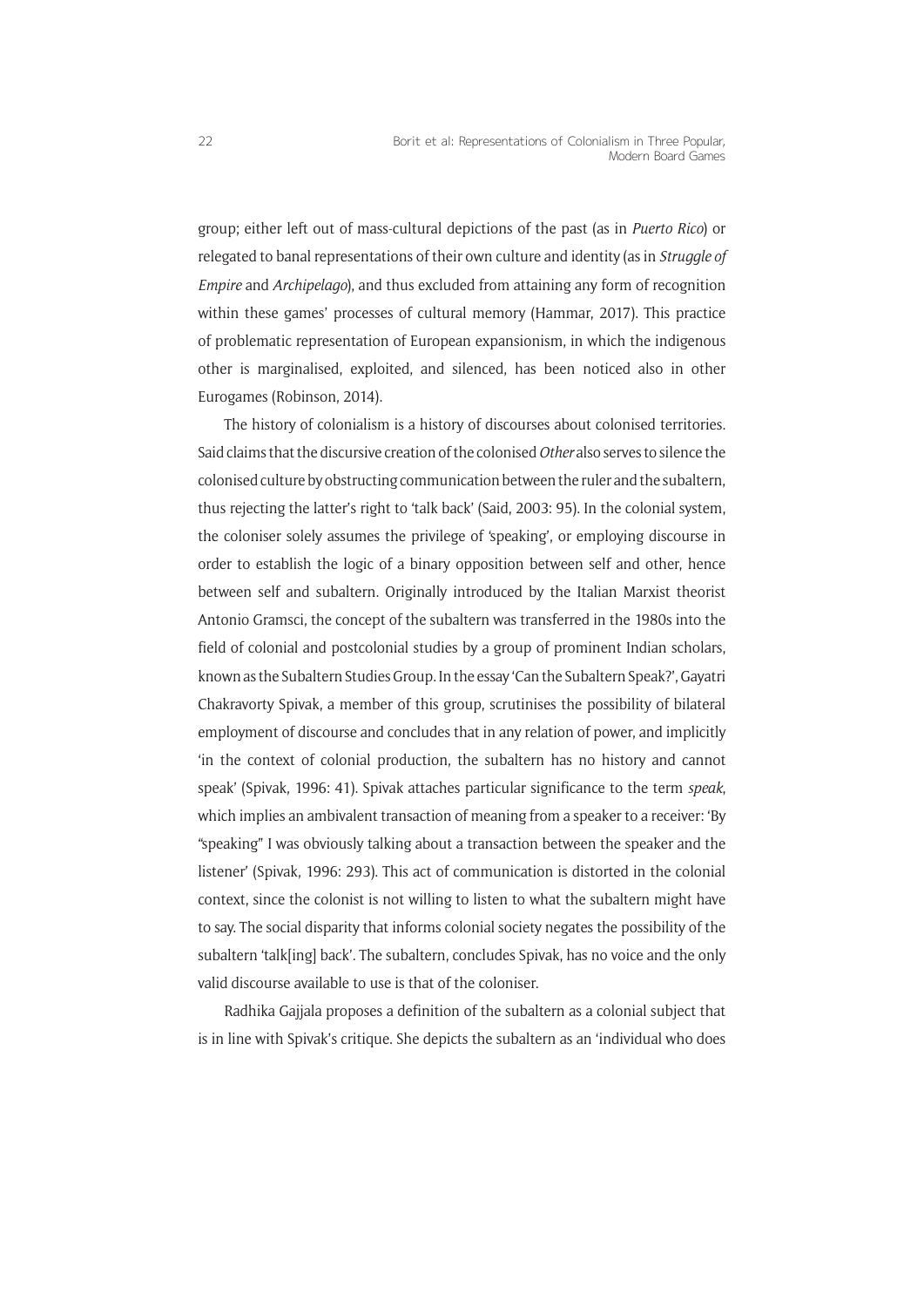not have the tools or the agency to actively and freely participate in a social order [and] the subaltern is also deemed as not to have the voice to speak for her/himself' (Gajjala, 2013: 29). Gajiala's definition is contextualised in a digital context and, as Souvik Mukherjee suggests, 'how far this definition applies to postcolonial elements in game cultures is a moot question' (Mukherjee, 2015: 10). However, we consider Gajiala's definition of the subaltern to be an accurate depiction of the colonial subaltern represented in the board games under analysis in this study: as a subject denied the possibility of talking about her/himself and forced to communicate in a language that is discursively loaded in favour of the coloniser, the subaltern populations in *Puerto Rico*, *Struggle of Empires,* and *Archipelago* are therefore cast into a binary opposition that condemns them to be *silent* and *powerless*, which colonial discourse promotes in order to ensure its own ideological reproduction.

Even though the privilege of speaking and the voice of the subaltern are depicted differently in the three games included in this study, it seems that in Spivak's terms the subaltern is suppressed within the game's rules – something that we find in other games, including within a digital context (see, for example, Ford, 2016; Mukherjee, 2016). In *Puerto Rico*, the indigenous population is completely absent. The world is populated only by colonists who arrive from the metropolitan centres by ship and settle into the new world with the support of the administrator (i.e. the Mayor), fitting into the freshly colonised society in accordance with labour force needs. Thus, the subaltern, who, from a historical point of view, had inhabited the Greater Antilles prior to colonisation, is excluded from the re-enactment of this colonial reality. To use Spivak's critical parlance, it has no voice within the simulated historical world of the game.

The situation is slightly different in *Struggle of Empires*, where the colonised subaltern is physically represented through non-player characters and in the artwork. The African colonies are exclusively portrayed as a source of slaves, whereas the other colonies (e.g. East Indies, Caribbean, South America) are depicted as a source of natural resources (e.g. gold in South America), trade partners (e.g. East Indies Company), allies (e.g. the Native Americans in North America or Indian Nawab in India) or military-trained natives. The agency of the subaltern is therefore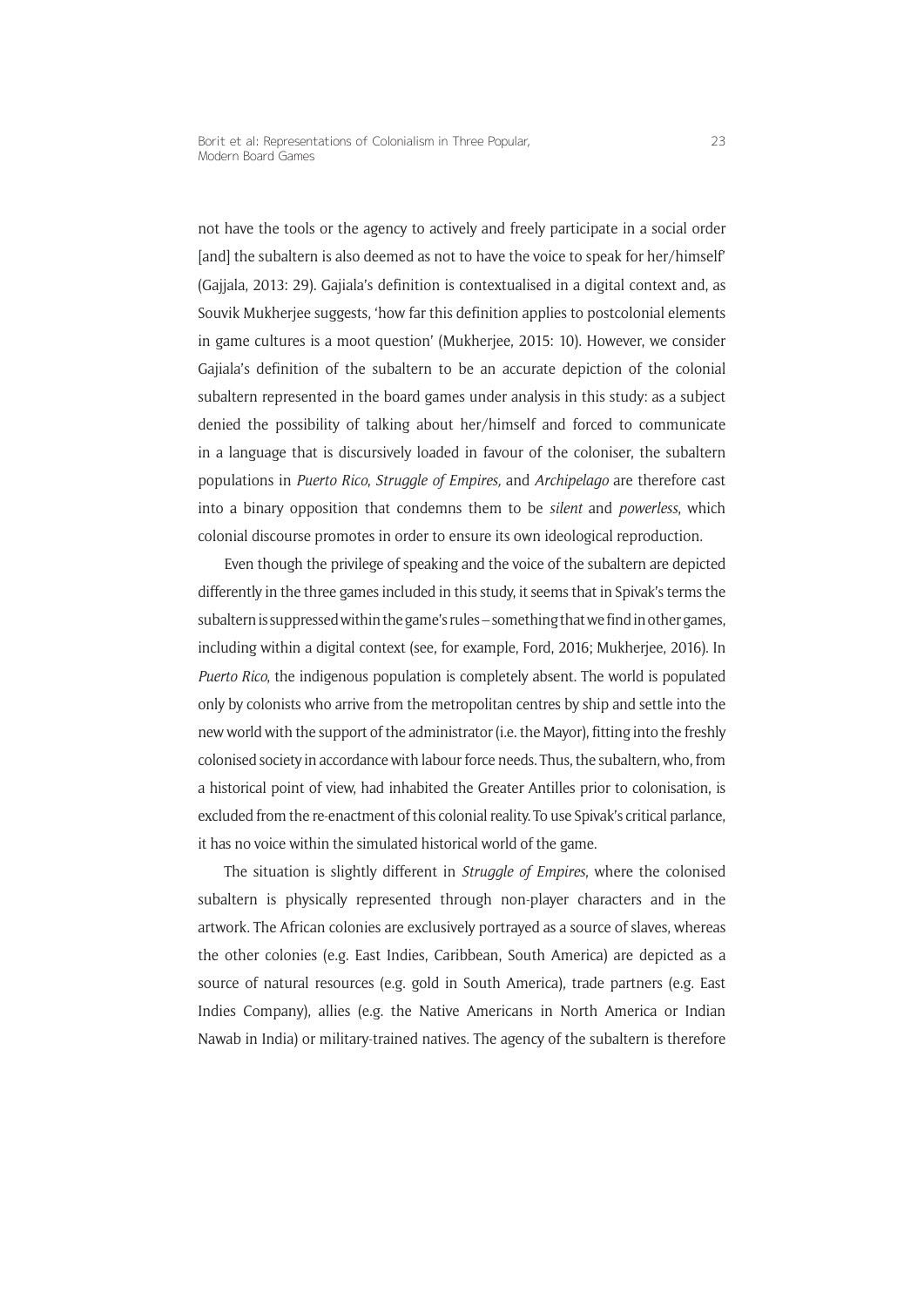implicit in the game mechanics of *Struggle of Empires*. The colonised subjects in this game can function as allies and help the player fight other players. At certain points in the game's development (e.g. loss of army units, money shortage) unrest levels may increase, but it is not clear if the unrest is manifest among the colonised population or among the colonists. Levels of unrest can be decreased by playing the Government Reform tile or the Industry tile. The equivocal character of the unrest can be interpreted as a form of voicing the subaltern if we assume that the colonised populations are rebelling against the colonial administration. A clearer form of voicing the colonised subaltern is represented by the possibility of slaves carrying out a rebellion against the colonial administration. This possibility is facilitated by the Slave Revolt tile. However, we would argue that this represents a form of false agency since the player himself/herself, and not a slave non-player-character, enacts the slave revolt by choosing to buy the tile and deploying it against fellow players.

A more straightforward mode of subaltern agency is included in *Archipelago*, where the natives' rebellion emerges through gameplay and has a decisive effect on the game's outcome (i.e. the archipelago claims its independence and the game ends, with all players losing the game). Thus, rebellion level (i.e. the level of discontent and frustration on the islands) rises with an increase in the number of surplus workers; the discovery of a pyramid; or playing the Barbarian, Thief, Assassin, Pirate or Dictatorship cards. The rebellion level decreases by building churches or amphitheatres, or playing the cards Gifts from the Clergy, Bishop, Archbishop, Cathedral, Peace & Prosperity.

Overall, the delineation of natives' agency in these three games suggests the enduring power of a colonial and Eurocentric perspective in which the Other is 'only allowed visibility in very specific and calculated moments that enact the desires of the dominant audience and fit into their cultural imaginary' (Higgin, 2008: 7). The two games that do actually include representations of the colonised population (*Struggle of Empires* and *Archipelago*) contain scarce depictions of indigenous culture. *Struggle of Empires* uses stereotypical illustrations of clothes and occupations through artwork (see the box cover, for example, which is, available at [https://boardgamegeek.com/](https://boardgamegeek.com/boardgame/9625/struggle-empires) [boardgame/9625/struggle-empires](https://boardgamegeek.com/boardgame/9625/struggle-empires)). The same technique is employed in *Archipelago,*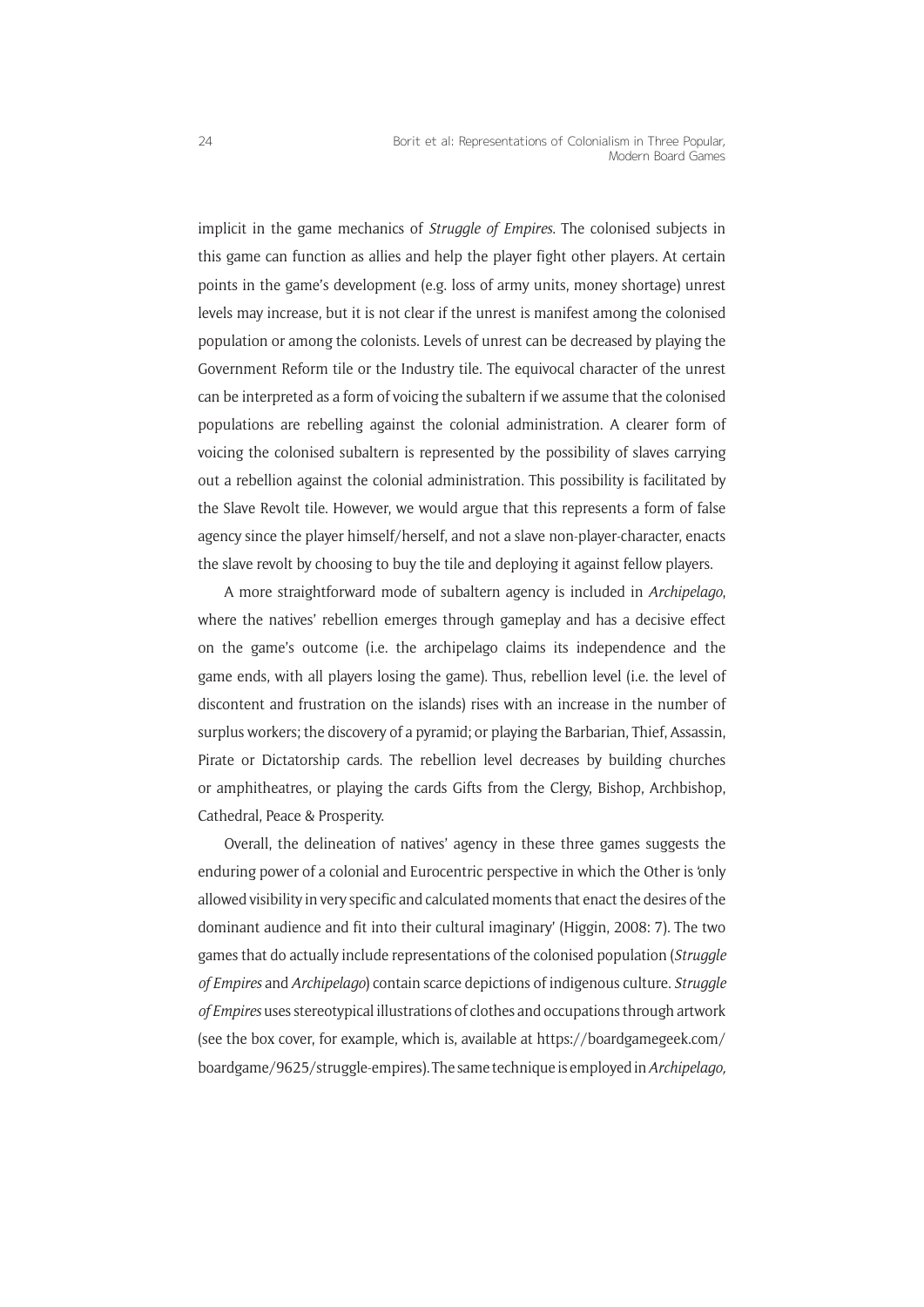but this is supplemented by images of native residences, sanctuaries, adornments, totems, and ritual body paintings in the game rules booklet, for example.

The considerations mentioned above reflect upon the topic of the subaltern's voice *within* each of the game(s) under discussion. In future research it would be interesting to analyse whether the subaltern has a voice *outside* these game(s), i.e. to critically consider who is producing the game, who is being given a platform to speak by making this game, and who is involved in formalising the game mechanics and themes.

### **Who is the Other?**

According to Stuart Hall, there are two key features of the discourse of 'the Other' (Hall, 2007: 205). The first is stereotyping; i.e. several characteristics are collapsed into one simplified figure that stands for or represents the *essence* of the people; for example, all the colonists are enterprising, capitalist agents that can achieve prosperity in *Puerto Rico*, whilst all the Africans are slaves in *Struggle of Empires*, or all the indigenous people can be tamed by the Christian Church in *Archipelago*. The second feature describes how the discursive formation of the Other divides the stereotype into two halves – its 'good' and 'bad' sides; this is referred to as 'splitting' or *dualism*. The reductionist representation of the colonised is one major artifice that is connected to the colonial discourse, its purpose being that of pinning down the identity of the colonised in the form of stereotypes. In so doing, the colonial discourse produces the colonised as 'a social reality which is at once "other" and yet entirely knowable and visible' (Bhabha, 2004: 70). In colonial discourse, the process of constructing stereotypes establishes a unilateral depiction of reality, a form of power imposed through discourse that excludes the colonial subject from negotiating his or her own identity. In other words, the colonised subject is a voiceless subaltern within the asymmetrical power structure of colonialism, inextricably projected in the simplified binaries that this structure promotes. In Hall's perspective:

'the world is first divided, symbolically, into good-bad, us-them, attractivedisgusting, civilised-uncivilised, the West-the Rest. All the other, many differences between and within these two halves are collapsed, simplified – i.e. stereotyped' (Hall, 2007: 216).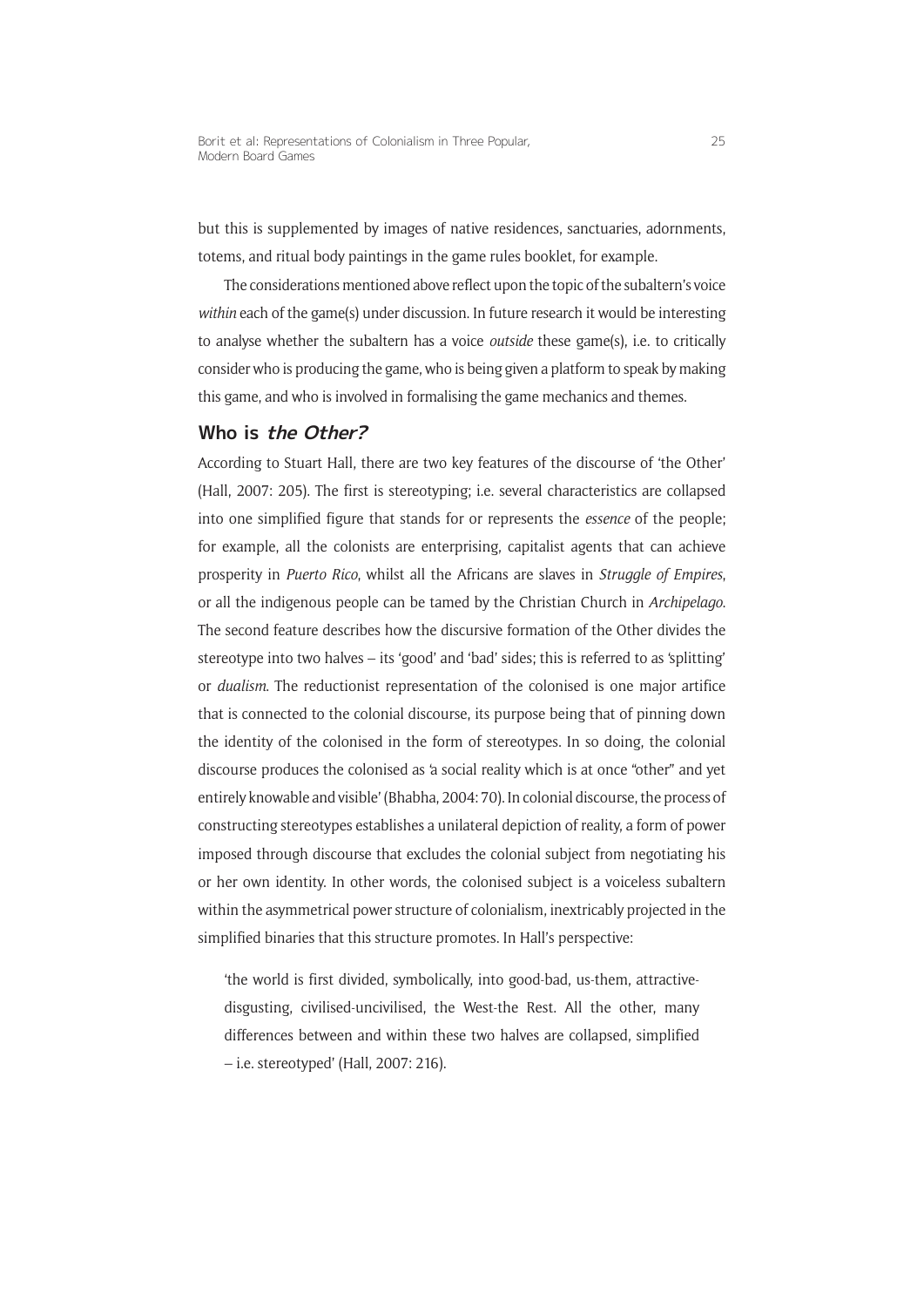He continues his critique of the colonial gaze over colonial subjects by asserting that:

The question of how the natives and nations of the New World should be treated in the evolving colonial system was directly linked to the question of what sort of people and societies they were – which in turn depended on the West's knowledge of them, on how they were represented. Where did the Indians stand in the order of the Creation? Where were their nations placed in the order of civilized societies? Were they "true men" [sic]? Were they made in God's image? (Hall, 2007: 216)

Following this line of reasoning, as Brock explains, 'race stands in for cultural evil' (Brock, 2011: Page 442.), with colonised subjects depicted as wild, strange, primitive and unfamiliar; and triggering discomfort and distress on the part of the coloniser. Giroux (1996) notes that 'whiteness represents itself as a universal marker for being civilised and in doing so posits the Other within the language of pathology, fear, madness, and degeneration' (Giroux, 1996: 75). This is visible in the artwork of *Archipelago*, in which the rebellious natives are portrayed as savage and barbarian, with violent facial expressions and fearsome body painting: a performative display of their indigenous power designed to express dissatisfaction in the direction of the colonial administrator. By contrast, the coloniser is illustrated through the familiar countenance and attitude of a European, i.e. a white man who exhibits restraint, a composed comportment and supposedly 'civilised' countenance. The game, nevertheless, introduces several white non-player characters that display traces of degeneration, such as the Thief and the Assassin.

Players of *Archipelago* are invariably invited to identify with the white race, as the roles the player can take (see **Table 1**) are inspired by a typical proto-European geography. This is part of the colonial ideological project to create a European mythology meant to justify colonisation. In the world depicted in the three games we are analysing, such mythology is perpetuated within the contemporary Western ethos, rather than inviting the player to engage in a critical reflexive conceptualisation of the colonial history being portrayed in this world. Control – over the self and the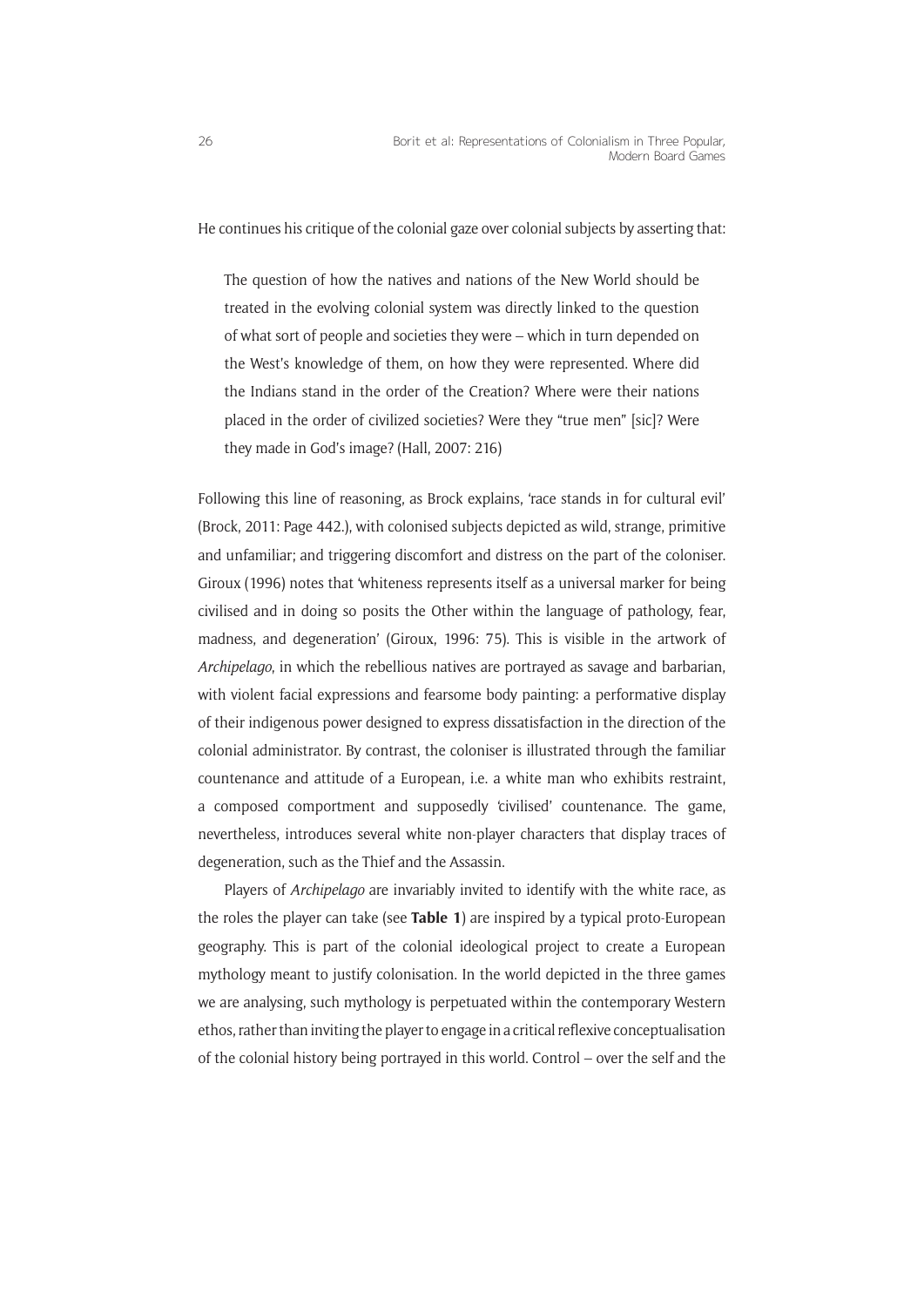spirit, over women's bodies (e.g. reproduction of natives in *Archipelago*), over land (e.g. expansion of crops in *Puerto Rico*), and over others (e.g. taming of rebels through government reform in *Struggle of Empires* or through church in *Archipelago*) – is a hallmark of white identity (Dyer, 1997); standing in sharp antithesis to the games' depiction of natives' lack of control – over self (e.g. irascibility, which is reflected in the 'unrest level' in *Struggle of Empires*), women's bodies (e.g. they do not decide themselves when to reproduce in *Archipelago*), and land (all three games). This ideologically constructed, and yet naturalised, representation of European coloniser and indigenous colonial subject is an important point to raise in considering how games such as the ones we analyse here enact control, or lack of it, as an integral part of the gaming experience.

Stereotypes are not entirely produced through text or representation, but are also suggested via the selective presence or absence of ethnicities (Higgin, 2008). The omission of native characters from the discourse in *Puerto Rico*, for example, thus diminishes the potential of the game to provide balanced racial experience because it reinforces dominant notions of colonised subjects as negligible agents in the colonising process.

'Stereotypes', as Jessica Langer notes, 'have the effect of creating a narrative or aesthetic shortcut to the desired player reaction' (Langer, 2008: 91), which is in line with Homi Bhabha's assertion that stereotyping is a method of making otherness 'safe' and comfortable for the coloniser (Bhabha, 2004: 116): in our case, the player who inhabits and represents the colonial mind-set. Of course, stereotypes are a widely employed method in designating people and groups as separate from each other (in our case, the colonists versus the colonised); the problem, however, occurs when the real-world depiction, the historical process of colonisation is so simplified that it may trigger a generalised and simplified view of entire cultures as encountered in the game by the player. As Souvik Mukherjee notes:

Portrayal of the colonies is often simplistic and contains inaccuracies that are immediately obvious to players from these regions […] The stereotypes and simplification are instrumental in reinforcing the player's reduced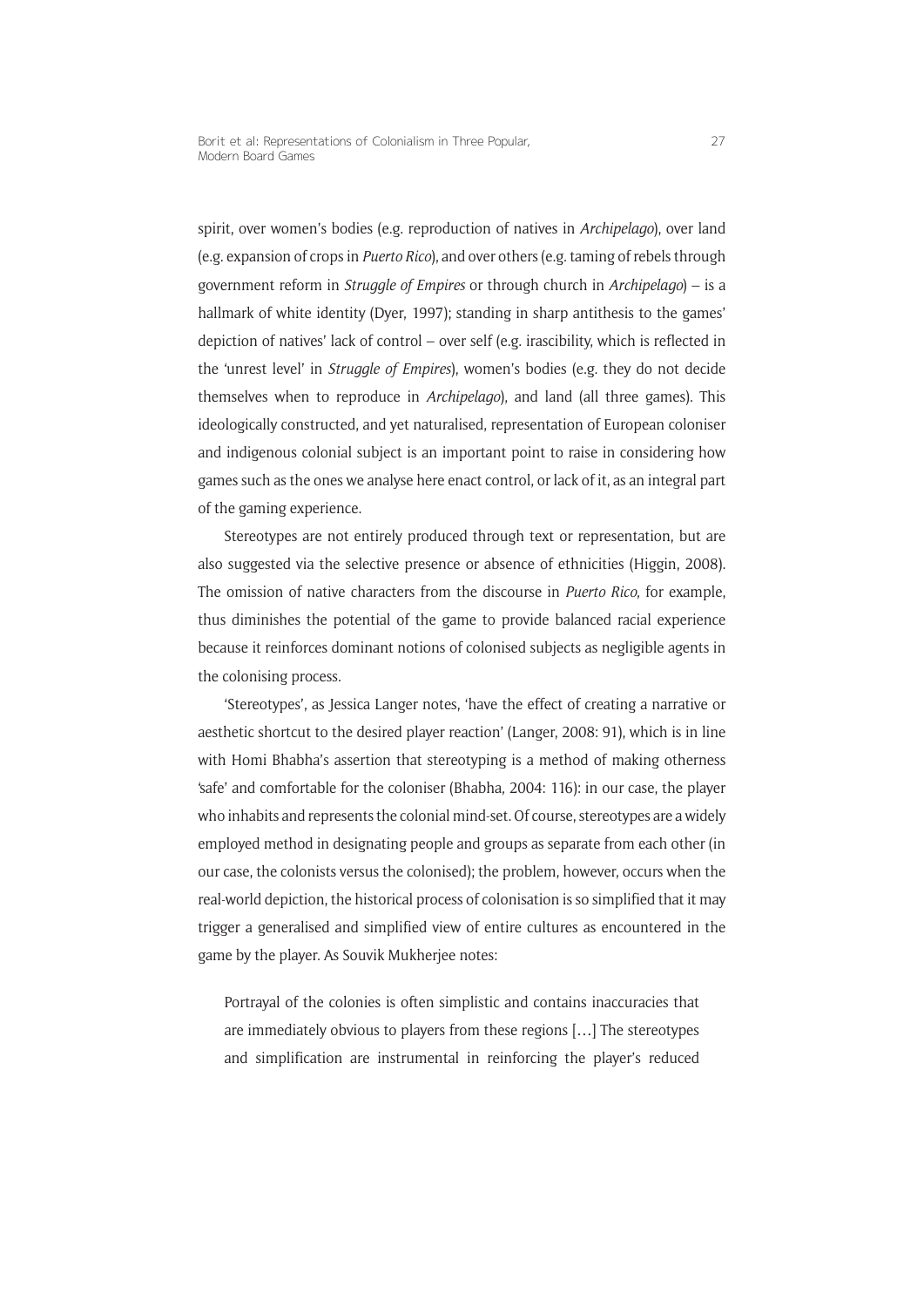and distorted image about the colonies. The purpose of this strategy is to facilitate the player's connectedness to the game's mechanism by immersion into a familiar milieu. (Mukherjee, 2016: 7)

A summary of colonial representations in the three games included in this study is given in **Table 2**.

When scrutinising the three games included in our study, it is interesting to note that the newer the game is, the more complex and comprehensive the depiction of colonial reality. For instance, in the oldest game, *Puerto Rico* (released in 2002), there are no representations at all of colonised populations and their indigenous culture. This is slightly changed in *Struggle of Empires* (released in 2004), where colonised populations are present in the game elements and artwork. Out of the three games, the newest one, *Archipelago* (released in 2012), gives natives the most important role, as the emergent behaviour of these figures has the potential to end the game and result in all the players losing the game. Thus, there is a clear progression in realism and in political correctness in the three games analysed: from *Puerto Rico* through to *Struggle of Empires* and, finally, *Archipelago*.

A deeper examination of the factors underpinning this progression would require the analysis of a much larger range of games, which is beyond the scope of this study, but at least two theories can be put forward here. The first is that older games may be more simplistic, and newer games may be more realistic in the portrayal of colonisation. This reading would suggest that *Puerto Rico* is a fairly straightforward, introductory Eurogame in which beginners can quickly learn to play and, given this level of accessibility, advanced mechanisms for unrest or rebellion level or similar could not be realistically incorporated into the game without sacrificing its appealing simplicity. Although there are many examples of games that do not adhere to this principle, as uncovered through discussions with very experienced board gamers,<sup>1</sup> overall it seems that this theory might have some merit. The second explanation

<sup>&</sup>lt;sup>1</sup> These discussions were collected as part of personal communication during EuropeMasters, the open European Championship Boardgames, at which Petter Olsen has been a member of the Norwegian team several times.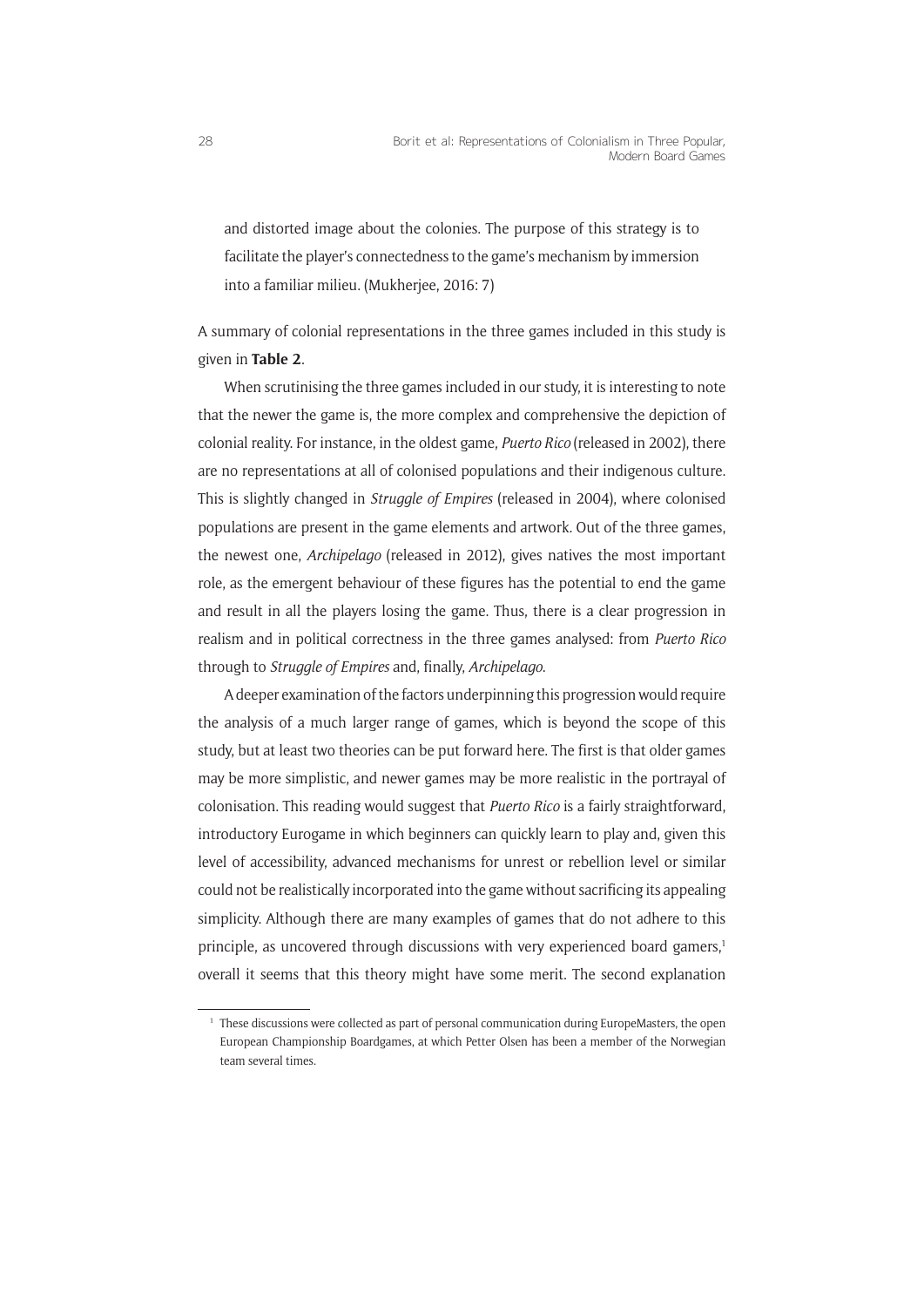|                        | <b>Puerto Rico</b>     | <b>Struggle of Empires</b> | Archipelago          |
|------------------------|------------------------|----------------------------|----------------------|
| 'Discovered' colony    | - Empty space          | - Need of governance       | - Scarcely populated |
| is represented as      | <i>(terra nullius)</i> | and technology             | - Need of            |
| an antithesis of       | - Need of              | - Need of military         | governance and       |
| the metropolis         | governance and         | training                   | technology           |
|                        | technology             | - Antithetic labour        | - Native culture has |
|                        |                        | division                   | opposite effect on   |
|                        |                        |                            | indigenous people    |
|                        |                        |                            | than the colonist    |
|                        |                        |                            | culture              |
| <b>The Other</b>       | - Space                | - Space                    | - Space              |
|                        |                        | – Humans                   | – Humans             |
| Subaltern voice        | - Not represented      | - Partial                  | - Partial            |
| <b>Agency of the</b>   | - Not represented      | - False agency             | - Emergent agency    |
| colonised              |                        |                            |                      |
| <b>Native cultures</b> | - Not represented      | $-$ Clothing               | - Adornments         |
|                        |                        | - Occupations              | $-$ Clothing         |
|                        |                        |                            | - Occupation         |
|                        |                        |                            | - Residences         |
|                        |                        |                            | - Ritual body        |
|                        |                        |                            | paintings            |
|                        |                        |                            | - Sanctuaries        |
|                        |                        |                            | - Totems             |
| <b>Stereotypes</b>     | - The colonist         | - The colonist             | - The colonist       |
|                        | – The environment      | - The colonised            | - The colonised      |
|                        |                        | - The environment          | - The environment    |
| <b>Eurocentrism</b>    | Yes                    | Yes                        | Yes                  |

|                  | Table 2: Summary of colonial representations in Puerto Rico, Struggle of Empires, |  |  |  |
|------------------|-----------------------------------------------------------------------------------|--|--|--|
| and Archipelago. |                                                                                   |  |  |  |

is related to the increasing complexity of board games, which have progressively increased the sophistication of their game mechanics, and are therefore not so easy for beginners to grasp. This second reading would be supported by the fact that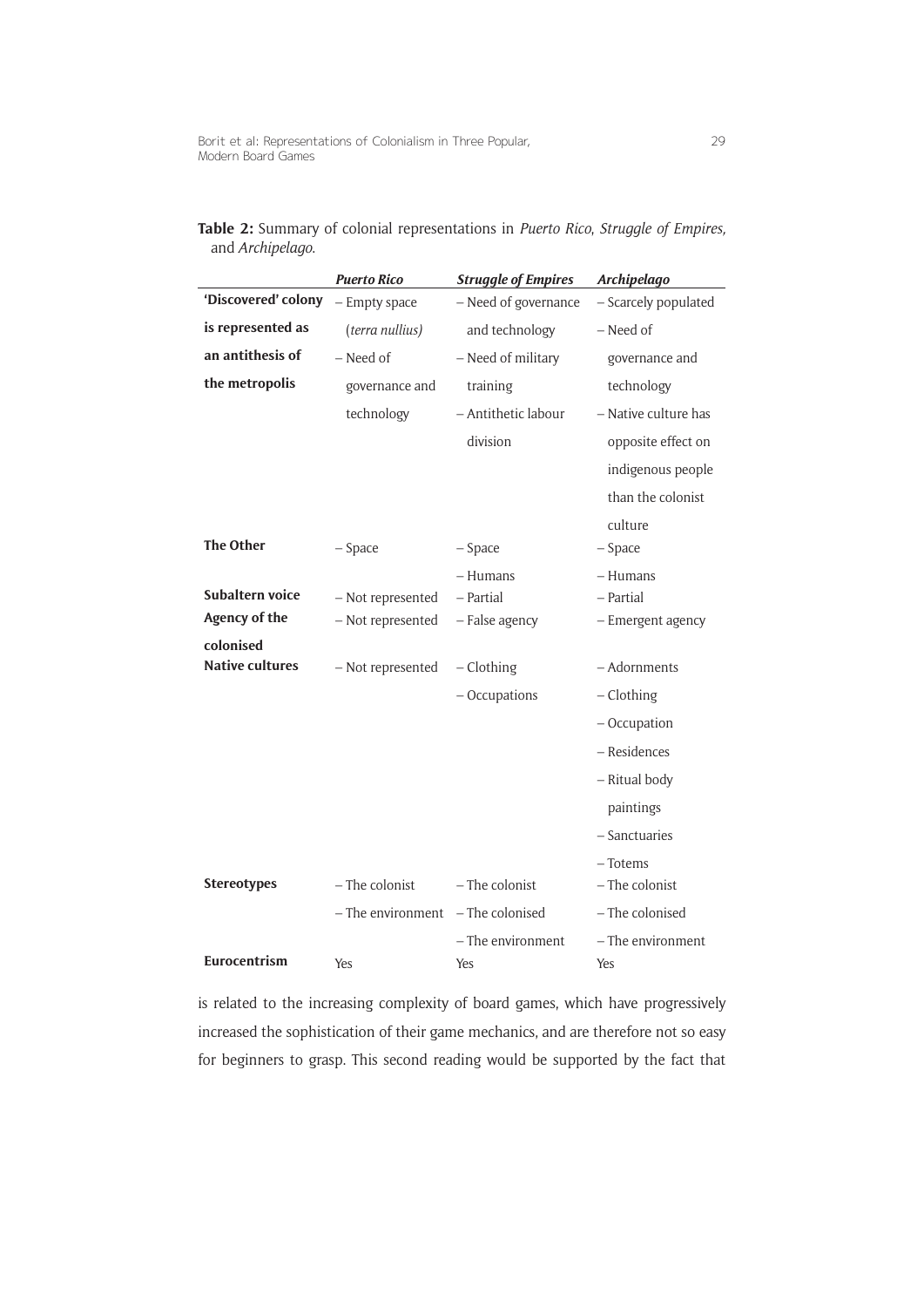the most recently released game of the three under consideration, *Archipelago*, has substantially more complicated game mechanics than the earlier games *Puerto Rico* and *Struggle of Empires*.

### **Moulding the Player's Perception of Colonial Times and Ideology**

As critics in game studies argue, the player is not the controlling subject of the game. Rather, the game plays the player (Gadamer, 2004). The player becomes an implied player, or what Espen Aarseth calls 'a role made for the player by the game, a set of expectations that the player must fulfil for the game to "exercise its effect"' (Aarseth, 2007: 132). This approach leads us to ask: is the player of *Puerto Rico*, *Struggle of Empires,* or *Archipelago* actually playing the colonist, or is the game itself forcing the player inevitably into the stereotyped role of the colonist, something that is necessary for the game to unfold in the proper way, as pre-determined by its designers?

In all the three games, the implication of the player is manipulated to adhere to the colonialist's perspective – the game narrative, physical elements, and mechanics ineluctably cast the player in a position that allows him/her to vicariously participate in the game's simulation of colonisation and to imagine being on the side of the typical coloniser. The player is invited to customise and personalise his/her behaviour in such a way as to perpetually adopt the perspective of the European coloniser. The player is therefore offered limited options in developing the diegetic sphere of the game since he/she is confined to the framework delineated by the game's formal and discursive backdrop. Trapped into playing the stereotyped colonist, the player can never experience the world through the eyes of the Other, nor as a non-typical colonist. We wonder whether the virtual experience of participating in the colonial history that such games produce could possibly encourage players to exhibit the behaviour and attitude of colonisers; a re-enactment that could potentially migrate into the outside world beyond the diegetic framework of the game and become instrumental in reinforcing the neo-colonial ideology that (still) claims the political, economic, and cultural supremacy of the West. That said, it is interesting to note that a similar critique was levelled against these three games by some players who,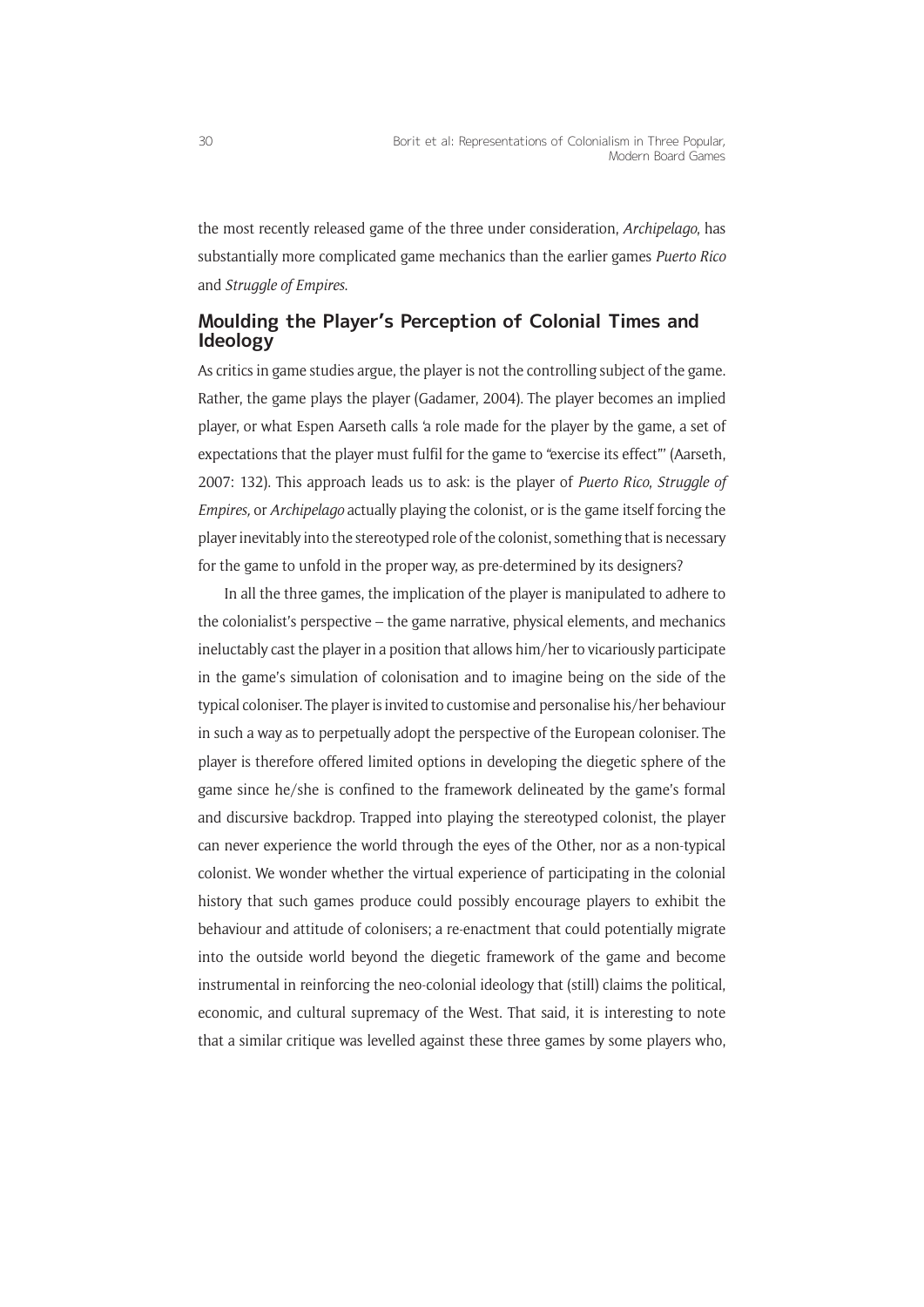as in the case of *Archipelago*, observed 'that they do not enjoy reinforcing a power dynamic that still exists and is problematic today' (Nasella, 2012).

Other players of the same game defend it by describing ways in which players could, if they wanted, play in a more 'anti-colonialist' manner by 'keeping a look at the needs of the local population and the rate of unemployment in the colony' (Nasella, 2012). At first glance, this practice might be seen as the strategy of building counternarratives that players can exhibit through a counterplay action, in what Tom Apperley calls the sense of 'the player producing results that were otherwise unanticipated during the design process' through forms of play that are 'experimental, innovative, risky, unintended, and unruly' (Apperley, 2010: 132). However, as noted by players who are critical of these games, this kind of play would only convey the message that 'it is OK to colonize a population as long as you consider their needs' (Nasella, 2012) and, thus, it is not really enacting a different kind of historical narrative. Nor does such play produce unanticipated results for that matter, as the 'good' coloniser game play is built into the game as an option; through, for example, the secret objective of the separatist when a player wins and all the others lose if a rebellion starts in the archipelago. Thus, as is the case with similar games in the digital domain (Hammar, 2017), the board games we have considered in this study refuse to offer a counterfactual narrative of colonisation: that is to say, players are not able, through any gaming strategy, to rewrite history from an anti-colonial perspective. In this context, and following Warraq's critique of Said's theory (Warraq, 2007), an interesting question could be to examine whether the depiction in these kinds of strategy-based simulation games of some of the more positive outcomes of Western colonialism in certain regions of the world could make these Eurogames less problematic.

If we consider the fact that playing historical games can influence processes of cultural memory related to one's identity (Hammar, 2017), it is crucial to reflect upon what kind of symbolic heritage is embodied in the games *Puerto Rico*, *Struggle of Empires,* and *Archipelago*; and whether such heritage acts as a trigger for cultural memory, initiating meanings associated with what has happened in the past. The cultural aspects of colonial ideology are defined by Said in *Orientalism* as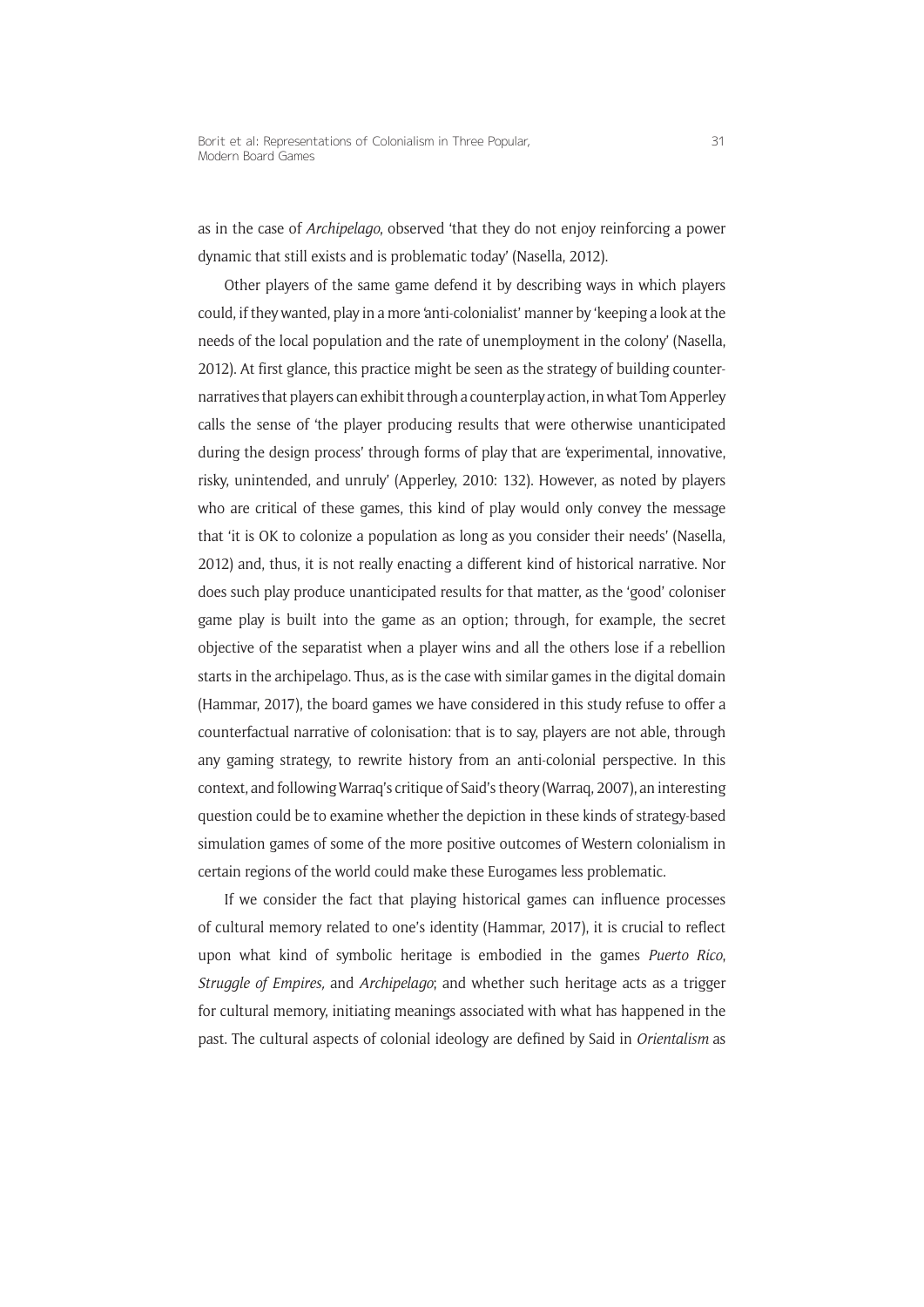establishing 'a discourse that through journalism, literature, academia and politics, encouraged, legitimized and even enabled or produced the British domination of great portions of the East' (Höglund, 2008: n. pag.). Modern board games can be seen as variants of such cultural productions, and, through the formal and generic characteristics that we have discussed in previous sections, *Puerto Rico*, *Struggle of Empires,* and *Archipelago* contribute to a lesser or greater degree to the perpetuation of stereotypical colonist perspectives. From this point of view, these three games seem to reinforce Said's perspective that Orientalism has always been somehow part of the cognitive mind-set of the West, from the ancient Greeks to modern times. We would suggest that the games exhibit a lesser correlation with the perspective of Said's most prominent critiques, notably Ahmad and Al-Azm (Ahmad, 1992; Al-Azm, 1981), who place Orientalism among the consequences of colonialism and do not see it as an expression of a deeper ontological divide between East and West. The game designers and game producers of the 21st century now have access to a multitude of inspirational sources when creating their gameworlds: not only official recorded history but also non-mainstream historical theories, and counterfactual history. Despite the rich resources available to designers in researching their simulated historical worlds, games such *Puerto Rico*, *Struggle of Empires,* and *Archipelago*, which perpetuate Eurocentric prejudices and fail to interrogate the European colonial project, keep appearing on the market. In this context, what remains to be answered is the question of whether and how contemporary board games could become more progressive in their depiction of colonial themes and colonial history, and how more progressive games might point towards Ahmad's and Al-Azm's perspective, as described above.

The virtual worlds of these modern board games are powerful because they make it possible to develop what scholars call 'situated' understanding (Shaffer, Squire, Halverson, & Gee, 2005). A situated understanding of a concept implies the ability to understand the concept in ways that are customisable to different situations of use. Thus, this approach stresses the experiential foundation of knowledge acquisition, suggesting that learning is tied to activity and experience in the world, before it is learned in the form of facts and information (Olson & Torrance, 2009: 319). As we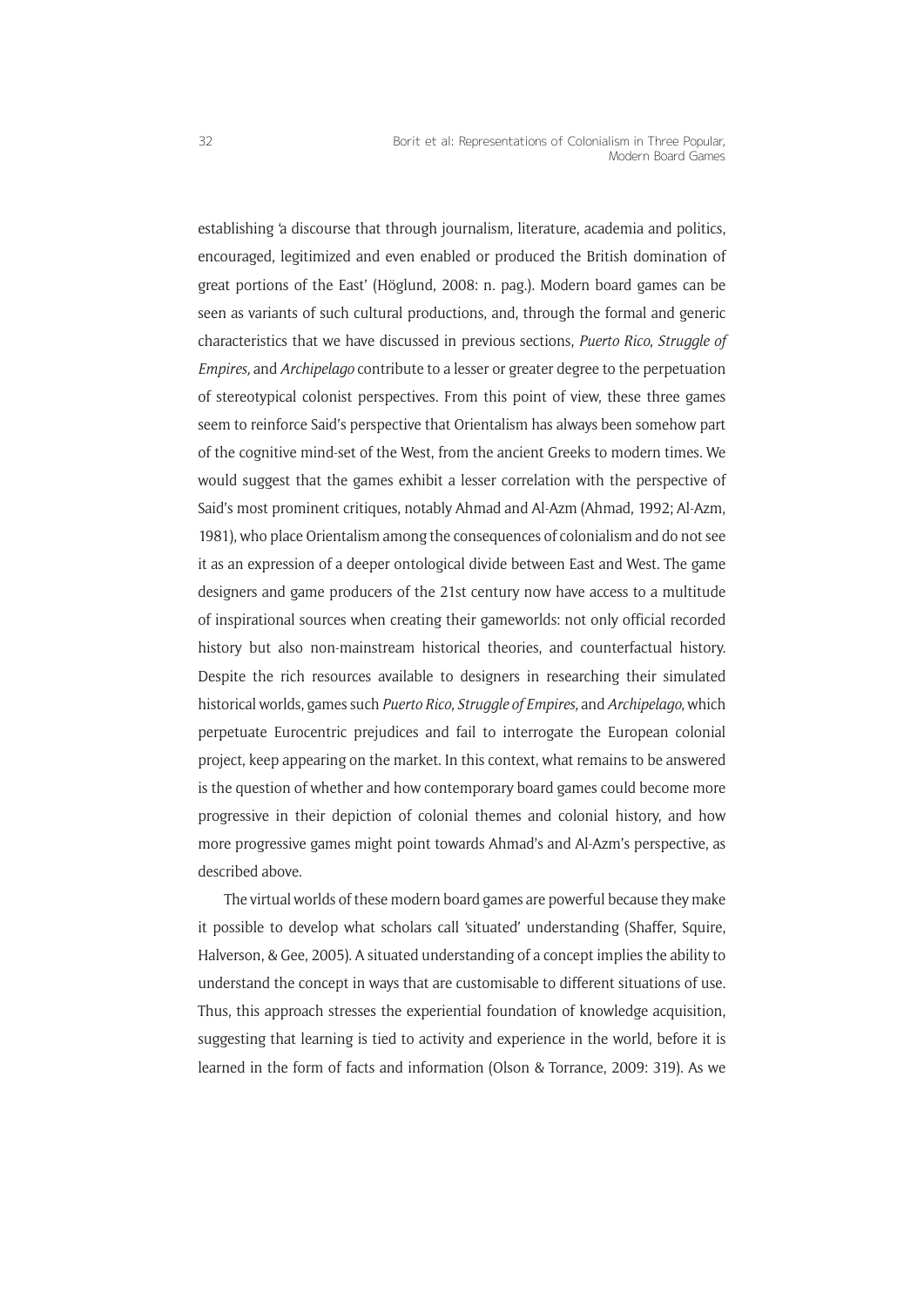have demonstrated in this article, the importance of experiential learning means that the simulated experience of colonial history experienced by players of *Puerto Rico*, *Struggle of Empires,* and *Archipelago* unfortunately serves to reinforce a colonial perspective: ultimately, players learn what it means to behave like a colonist, even if a stereotyped one.

### **Conclusion**

This study contributes to filling in the gap of research that explores how board games touch upon issues that are related directly or indirectly to colonial themes; and the ways in which they construct various conceptions of race, identity, and society through historical re-enactment and representations. We have focused our analysis on three games that have been rated among the top three-hundred board games in the world: *Puerto Rico* (2002), *Struggle of Empires* (2004), and *Archipelago* (2012). Building on McLeod's definition of colonialism and interpretation of colonial economies (McLeod, 2010), Said's theory of Orientalism (Said, 2003), and Spivak's theory of subalternity (Spivak, 1996), this study has comparatively explored how these three games construct representations of: otherness of colonial subjects in relation with the colonisers; indigenous peoples' agency and subaltern voice; expressions of the indigenous culture; and Eurocentrism.

Our analysis suggests that the three games encourage the Eurocentric depiction of colonial subjects. The image of such subjects that players of these games receive is created through Western forms of discourse that focus on biased visual representations, which stereotype how native populations look (e.g. the black slaves in *Struggle of Empires*); and a limited and clichéd representation of their possible sphere of activity or labour (e.g. gathering the harvest, reproducing more colonial subjects, and rebelling, as demonstrated in *Archipelago*). Thus, these three games reveal a selective approach to historical representation in which only some of the historical functions of colonialism and European capitalist production are depicted, whilst others, such as the cultural enrichment of the colonist at the expense of the colonised subject, or ethnic and cultural complexities and diversity, are overlooked. Through game mechanics, game rules, and graphic representations, the three games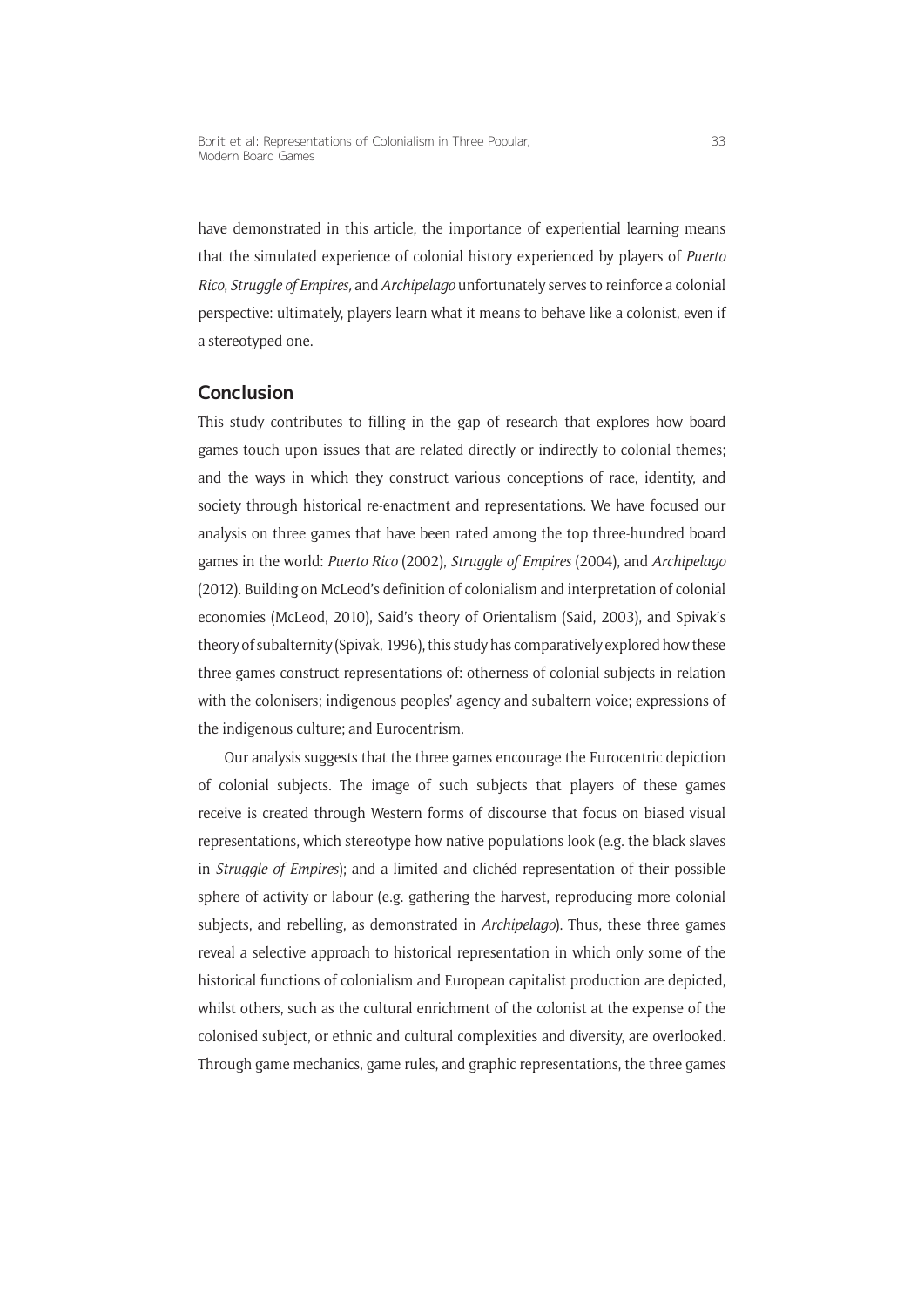thus work to humanise the colonist while de-humanising the colonial subject, sometimes though the latter's invisibility or its lack of agency, detail, and complex characterisation. However, even though there are many common themes to be found across these three games, there are, as demonstrated above, particularities that differentiate them and make *Archipelago* the most accurate representation of colonialism among the three games.

There are three main components that categorise board games as such: the artefact, the practices associated with the artefact, and the values that are intrinsic to both the material and operational dimension. The risk that many players are exposed to when playing the three games analysed in this study implies a value-free perception of the gaming activity. Constructing the graphic execution, game mechanics, and narrative dynamics primarily to ensure the games are entertaining could possibly distract players' focus from critically assessing the moral aspects that the games imply. As Higgins underlines, 'game companies must understand the importance of tearing fantasy from its Eurocentric and colonial roots as well as destroying the connotation of humanity with whiteness' (Higgin, 2008: 21). Thus, as a medium games provide an informal entry point for the idea that the West needs to intervene in the East, 'which largely go[es] un-noticed and unchallenged' (Chakraborti, 2015: 183); consequently, this study has attempted to raise awareness about the ways in which *Puerto Rico*, *Struggle of Empires,* and *Archipelago* (mis)represent images of the realities of colonial history and its vastly exploitative relations. By inviting players to engage in an incomplete re-enactment of a morally questionable past through the eyes of the stereotyped colonist, these games might therefore influence the player's cultural, social, and aesthetic experience of those ideological and historical phenomena connected to colonialism. As Chapman puts it, 'games tend to tell us more about the present self than the collective past' (Chapman, 2016: 203).

### **Acknowledgements**

The authors would like to thank Christopher Boote and Alan Paull for discussions and suggestions in relation to what games to choose for this analysis, and Michaela Aschan and Armiliisa Pakarinen for being enthusiastic fellow players.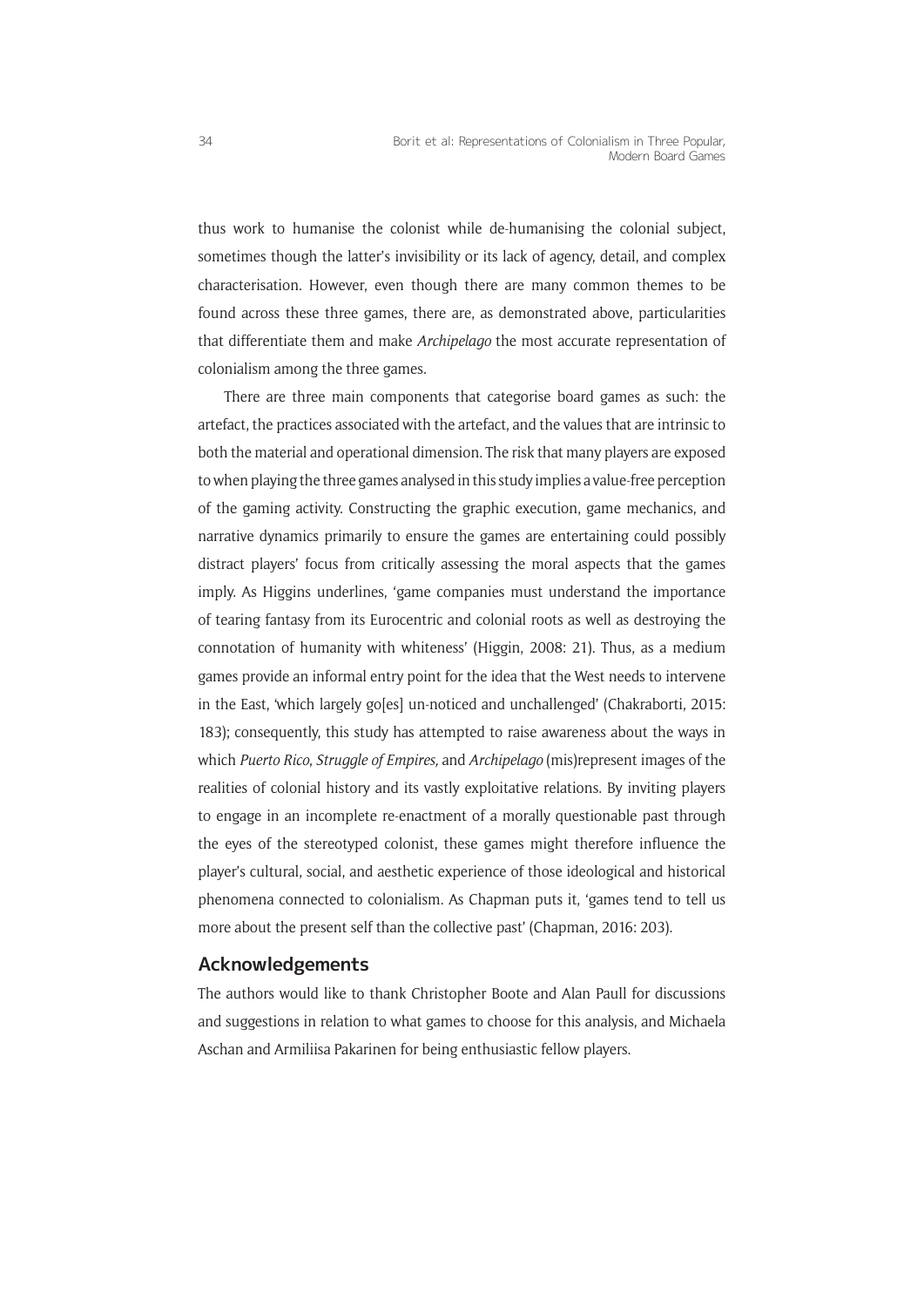Borit et al: Representations of Colonialism in Three Popular, Modern Board Games

### **Competing Interests**

The authors have no competing interests to declare.

### **Author Information**

**Cornel Borit** is an English language teacher at Nordkjosbotn Upper-Secondary School, Norway. He has completed a master's degree in Peace and Conflict Transformation and one in English Literature from the UiT – The Arctic University of Norway. His research interests are in English literature with focus on post-colonialism and migration, diaspora studies, identity, and eco-criticism.

**Melania Borit** is an associate professor in social simulation and game-based learning at the UiT – The Arctic University of Norway. Being an interdisciplinary researcher, she has a wide range of research interests: social simulation, agent-based modelling, design of autonomous social agents; pedagogy and didactics in higher education, serious games/game-based learning; fisheries management, culture and fisheries, fisheries literacy; seafood traceability.

**Petter Olsen** is a senior scientist at Nofima. He works with applications of ICT in the food industry, especially related to information logistics, product documentation, environmental accounting, and traceability. Playing board games and live action roleplays are among his top hobbies. He is a member of the Norwegian team participating at EuropeMasters, the open European Championship Boardgames.

### **References**

- **Ahmad, A** 1992 Orientalism and After: Ambivalence and Cosmopolitan Location in the Work of Edward Said. *Economic and Political Weekly*, 27(30): 98–116. DOI: <https://doi.org/10.2307/4398691>
- **Al-Azm, S J** 1981 Orientalism and Orientalism in Reverse. *Khamsin*, 8: 5–26.
- **Apperley, T** 2010 *Gaming Rhythms: Play and From the Situated To the Global*. 472. Institute of Network Cultures. Retrieved from: [http://networkcultures.org/](http://networkcultures.org/theoryondemand) [theoryondemand](http://networkcultures.org/theoryondemand) [Last accessed 02 February 2018].
- **Bhabha, H K** 2004 *The Location of Culture*. London and New York: Routledge.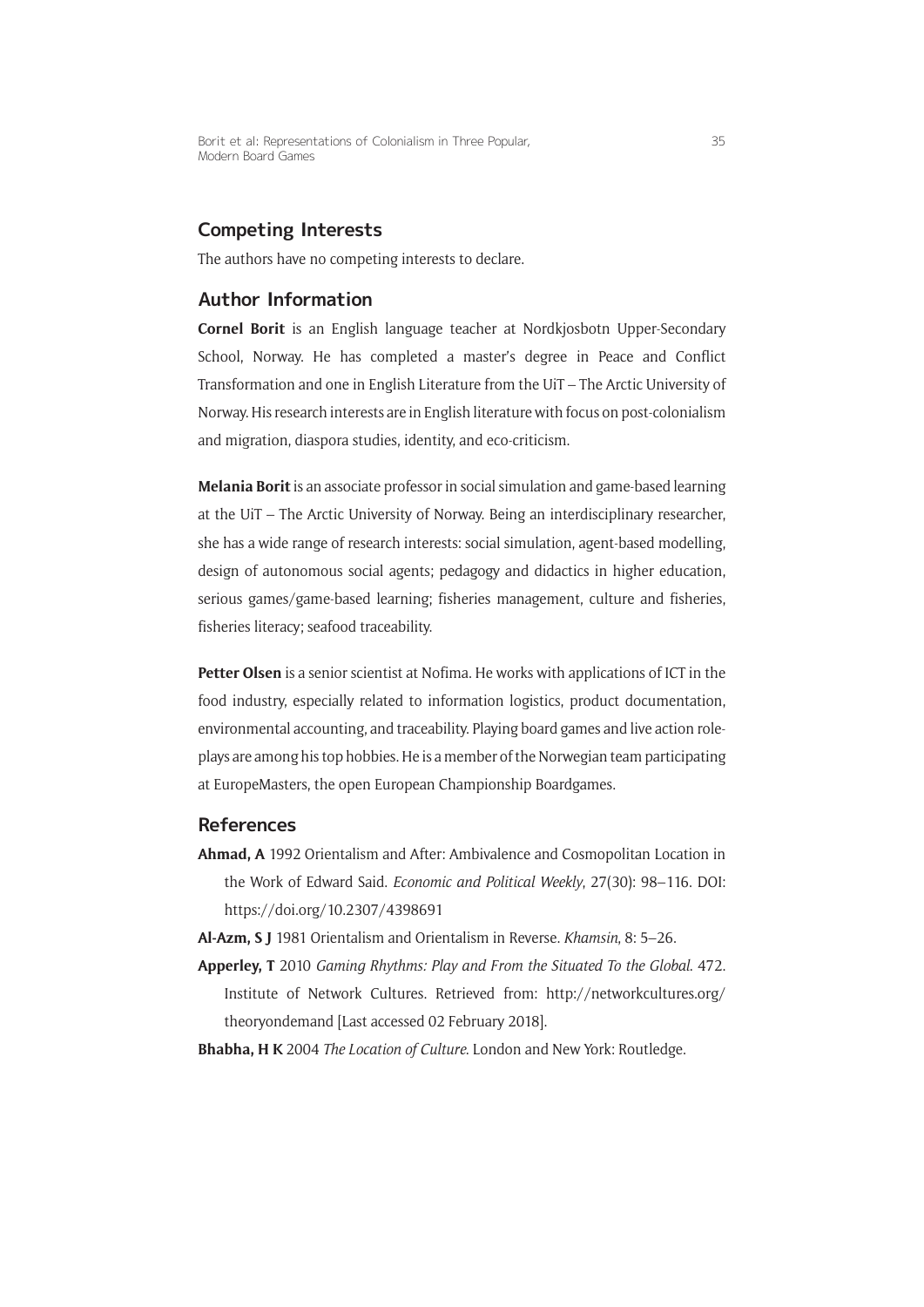- **Boehmer, E** 2005 *Colonial and Postcolonial Literature: Migrant Metaphors*, 2nd edition. Oxford: Oxford University Press.
- **Boelinger, C** 2012 *Archipelago*. Ludically.
- **Brock, A** 2011 'When Keeping it Real Goes Wrong': *Resident Evil 5*, Racial Representation, and Gamers. *Games and Culture*, 6(5): 429–52. DOI: [https://doi.](https://doi.org/10.1177/1555412011402676) [org/10.1177/1555412011402676](https://doi.org/10.1177/1555412011402676)
- **Carter, P** 2010 *The Road to Botany Bay: An Exploration of Landscape and History*. Minneapolis, MN: University of Minnesota Press. DOI: [https://doi.org/10.5749/](https://doi.org/10.5749/minnesota/9780816669974.001.0001) [minnesota/9780816669974.001.0001](https://doi.org/10.5749/minnesota/9780816669974.001.0001)
- **Chakraborti, S** 2015 From Destination to Nation and Back: The Hyperreal Journey of Incredible India. *Journal of Gaming & Virtual Worlds*, 7(2): 183–202. DOI: [https://doi.org/10.1386/jgvw.7.2.183\\_1](https://doi.org/10.1386/jgvw.7.2.183_1)
- **Chapman, A** 2016 *Digital Games as History*. New York: Routledge. DOI: [https://doi.](https://doi.org/10.4324/9781315732060) [org/10.4324/9781315732060](https://doi.org/10.4324/9781315732060)
- **Dyer, R** 1997 *White*. London and New York: Psychology Press.
- **Faidutti, B** 2017 Postcolonial Catan. In: Torner, E, Waldron, E L and Trammell, A (Eds.), *Analog Game Studies: Volume II*. Pittsburgh, PA: Carnegie Mellon University: ETC Press, pp. 262. Retrieved from: [http://press.etc.cmu.edu/index.php/product/](http://press.etc.cmu.edu/index.php/product/analog-game-studies-volume-ii/) [analog-game-studies-volume-ii/](http://press.etc.cmu.edu/index.php/product/analog-game-studies-volume-ii/) [Last accessed 02 February 2018].
- **Foasberg, N** 2016 The Problematic Pleasures of Productivity and Efficiency in Goa and Navegador. *Analog Game Studies*, 3(1): n. pag. Retrieved from: [http://](http://analoggamestudies.org/2016/01/the-problematic-pleasures-of-productivity-and-efficiency-in-goa-and-navegador/) [analoggamestudies.org/2016/01/the-problematic-pleasures-of-productivity](http://analoggamestudies.org/2016/01/the-problematic-pleasures-of-productivity-and-efficiency-in-goa-and-navegador/)[and-efficiency-in-goa-and-navegador/](http://analoggamestudies.org/2016/01/the-problematic-pleasures-of-productivity-and-efficiency-in-goa-and-navegador/) [Last accessed 02 February 2018].
- Ford, D 2016 "eXplore, eXpand, eXploit, eXterminate": Affective Writing of Postcolonial History and Education in Civilization V. *Game Studies*, 16(2): n. pag. Retrieved from: <http://gamestudies.org/1602/articles/ford>[Last accessed 02 February 2018].
- **Gadamer, H-G** 2004 *Truth and Method*, trans. Weinsheime, Jr and Marshall, D G (Ed.). London and New York: Continuum.
- **Gajjala, R** 2013 *Cyberculture and the Subaltern: Weavings of the Virtual and Real*. Lanham, MD: Lexington Books.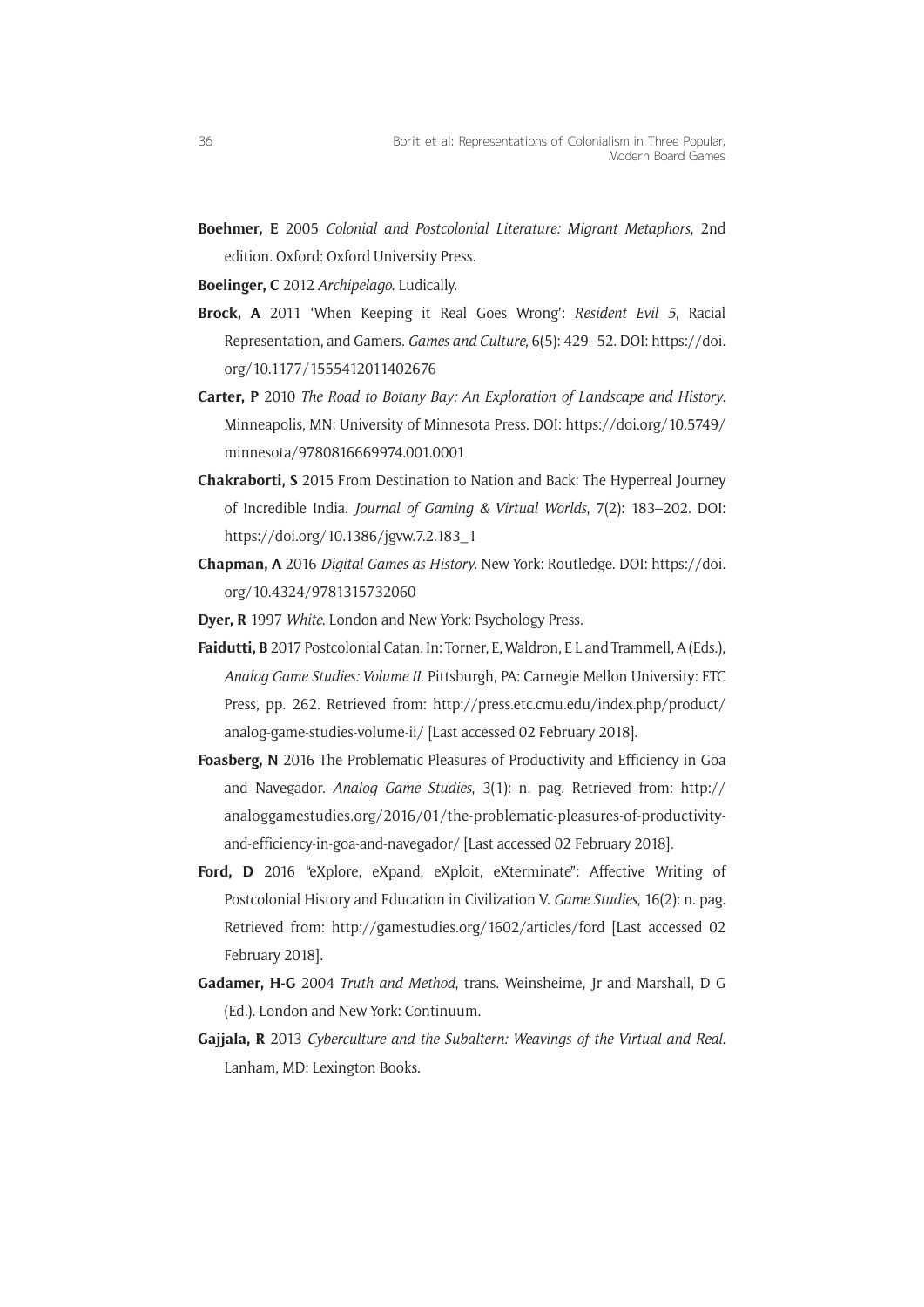- **Giroux, H A** 1996 *Counternarratives: Cultural Studies and Critical Pedagogies in Postmodern Spaces*. New York: Routledge.
- **Hall, S** 2007 The West and the Rest: Discourse and Power. In: Das Gupta, T (Ed.), *Race and Racialization: Essential Readings*, pp. 184–227. Toronto: Canadian Scholars Press.
- **Hammar, E L** 2017 Counter-hegemonic Commemorative Play: Marginalized Pasts and the Politics of Memory in the Digital Game *Assassin's Creed: Freedom Cry*. *Rethinking History*, 21(3): 372–95. DOI: [https://doi.org/10.1080/13642529.20](https://doi.org/10.1080/13642529.2016.1256622) [16.1256622](https://doi.org/10.1080/13642529.2016.1256622)
- **Higgin, T** 2008 Blackless Fantasy: The Disappearance of Race in Massively Multiplayer Online Role-Playing Games. *Games and Culture*, 4(1): 3–26. DOI: [https://doi.](https://doi.org/10.1177/1555412008325477) [org/10.1177/1555412008325477](https://doi.org/10.1177/1555412008325477)
- **Hodge, J E** 2011 Revenge of the Feminerd: Board Game Colonialism. *BitchMedia*, 23 May. Available at: [https://www.bitchmedia.org/post/revenge-of-the-feminerd](https://www.bitchmedia.org/post/revenge-of-the-feminerd-board-game-colonialism)[board-game-colonialism](https://www.bitchmedia.org/post/revenge-of-the-feminerd-board-game-colonialism) [Last accessed 15 August 2017].
- **Höglund, J** 2008 Electronic Empire: Orientalism Revisited in the Military Shooter. *Game Studies*, 8(1): n. pag. Retrieved from: [http://gamestudies.org/0801/](http://gamestudies.org/0801/articles/hoeglund) [articles/hoeglund](http://gamestudies.org/0801/articles/hoeglund) [Last accessed 02 February 2018].
- **Jolin, D** 2016 The Rise and Rise of Tabletop Gaming. *The Guardian*, 25 September. Available at: [https://www.theguardian.com/technology/2016/sep/25/board](https://www.theguardian.com/technology/2016/sep/25/board-games-back-tabletop-gaming-boom-pandemic-flash-point)[games-back-tabletop-gaming-boom-pandemic-flash-point](https://www.theguardian.com/technology/2016/sep/25/board-games-back-tabletop-gaming-boom-pandemic-flash-point) [Last accessed 19 January 2018].
- **Judd, D** 1996 *Empire: The British Imperial Experience, from 1765 to the Present*. London, UK: Harper Collins.
- **Jørgensen, M** and **Phillips, L** 2002 *Discourse Analysis as Theory and Method*. London: Sage Publications. DOI: <https://doi.org/10.4135/9781849208871>
- **Klages, M** 2006 *Literary Theory: A Guide for the Perplexed*. London: Continuum.
- **Lammes, S** 2010 Postcolonial Playgrounds: Games as Postcolonial Cultures. *Journal for Computer Game Culture*, 4(1): 1–6.
- **Langer, J** 2008 The Familiar and the Foreign: Playing (Post) Colonialism in *World of Warcraft*. In: Corneliusse, H and Rettberg, J (Eds.), *Digital Culture,*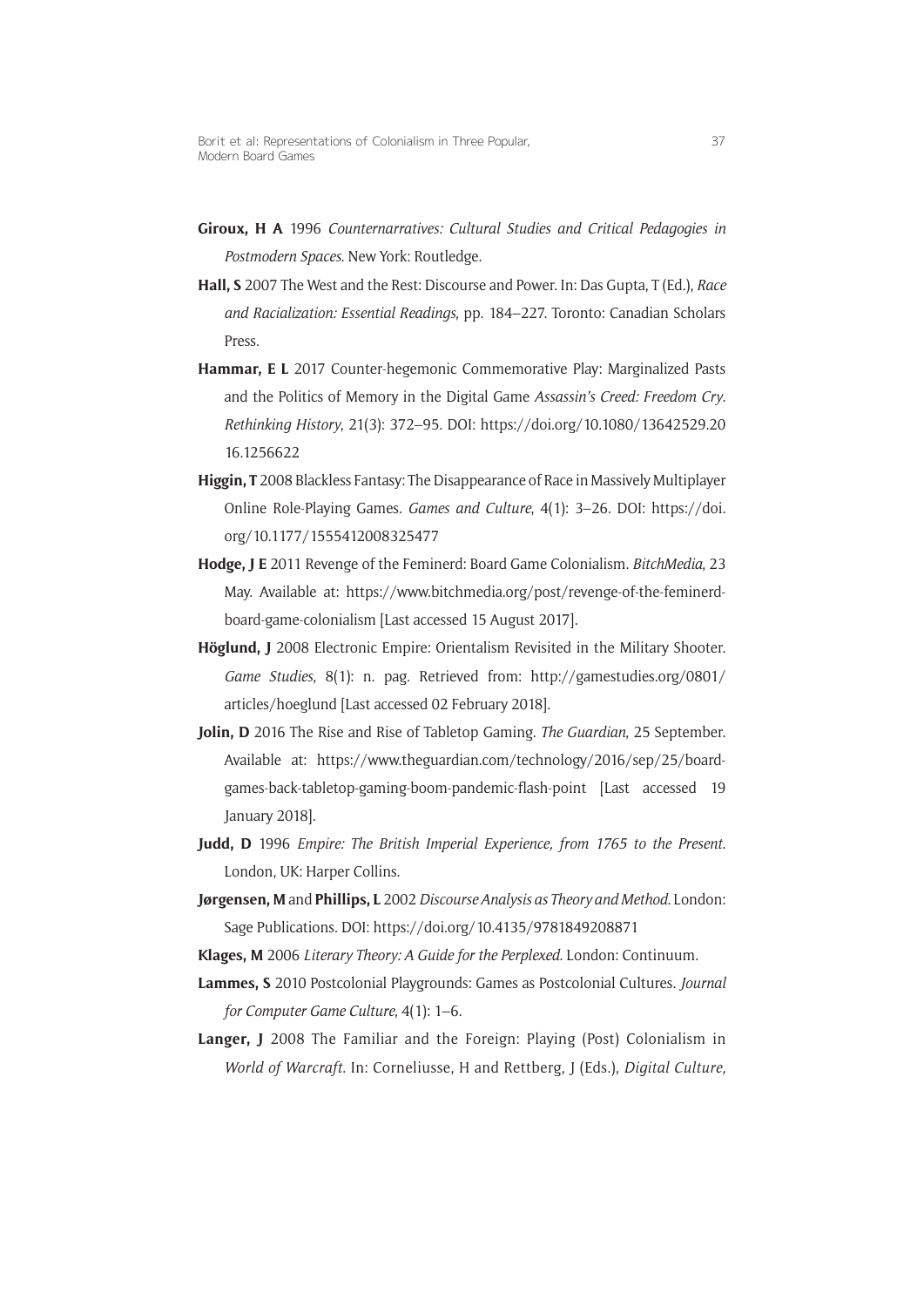*Play, and Identity: A World of Warcraft Reader*, pp. 87–108. Cambridge, MA: MIT Press.

- **LaPensée, E** 2016 Indigenous Board Game Design in The Gift of Food. *Analog Game Studies*, 3(2): n. pag. Available at: [http://analoggamestudies.org/?s=Indigeno](http://analoggamestudies.org/?s=Indigenous+Board+Game+Design+and+the+Gift+of+Food) [us+Board+Game+Design+and+the+Gift+of+Food](http://analoggamestudies.org/?s=Indigenous+Board+Game+Design+and+the+Gift+of+Food) [Last accessed 02 February 2018].
- **Larson, Z** 2012 All the Fun of Imperialism! *[BoardGameGeek.com](http://BoardGameGeek.com)*, 27 December. Available at: <https://boardgamegeek.com/thread/903926/all-fun-imperialism> [Last accessed 02 February 2018].
- **Loring-Albright, G** 2015 The First Nations of Catan: Practices in Critical Modification. *Analog Game Studies*, 2(7): n. pag. Available at: [http://analoggamestudies.org/](http://analoggamestudies.org/?s=Practices+in+Critical+Modification%3A+The+First+Nations+of+Catan) [?s=Practices+in+Critical+Modification%3A+The+First+Nations+of+Catan](http://analoggamestudies.org/?s=Practices+in+Critical+Modification%3A+The+First+Nations+of+Catan) [Last accessed 02 February 2018].
- **Magnet, S** 2006 Playing at Colonization: Interpreting Imaginary Landscapes in the Video Game Tropico. *Journal of Communication Inquiry*, 30(2): 142–62. DOI: <https://doi.org/10.1177/0196859905285320>
- **Martin, P** 2016 Race, Colonial History and National Identity: *Resident Evil 5* as a Japanese Game. *Games and Culture*, pp. 1–19. DOI: [https://doi.](https://doi.org/10.1177/1555412016631648) [org/10.1177/1555412016631648](https://doi.org/10.1177/1555412016631648)
- **McLeod, J** 2010 *Beginning Postcolonialism*, 2nd edition. Manchester: Manchester University Press.
- **Mukherjee, S** 2016 Playing Subaltern: Video Games and Postcolonialism. *Games and Culture*, 1–16. DOI:<https://doi.org/10.1177/1555412015627258>
- **Nasella** 2012 *Theme Issues*. 10 April. Retrieved from: [https://boardgamegeek.com/](https://boardgamegeek.com/thread/789038/theme-issues) [thread/789038/theme-issues](https://boardgamegeek.com/thread/789038/theme-issues) [Last accessed 29 November 2017].
- **Norcia, M A** 2009 Puzzling Empire: Early Puzzles and Dissected Maps as Imperial Heuristics. *Children's Literature*, 13: 1–32.
- **Olson, D R** and **Torrance, N** 2009 *The Cambridge Handbook of Literacy*. Cambridge: Cambridge University Press. DOI: [https://doi.org/10.1017/](https://doi.org/10.1017/CBO9780511609664) [CBO9780511609664](https://doi.org/10.1017/CBO9780511609664)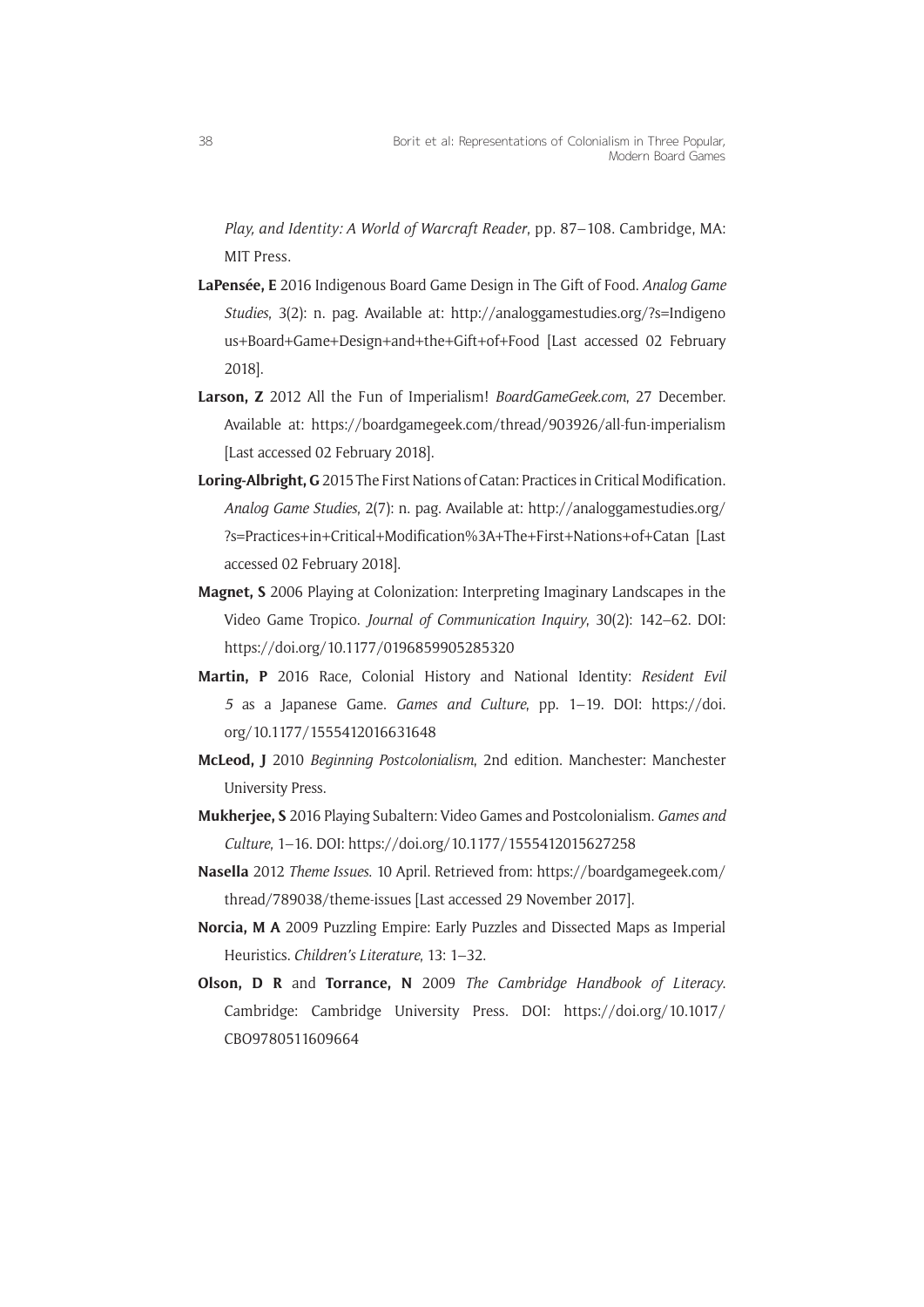- **Poor, N** 2012 Digital Elves as a Racial Other in Video Games. *Games and Culture*, 7(5): 375–96. DOI: <https://doi.org/10.1177/1555412012454224>
- **Robinson, W** 2014 Orientalism and Abstraction in Eurogames. *Analog Game Studies*, 1(5): n. pag. Available at: [http://analoggamestudies.org/2014/12/orientalism](http://analoggamestudies.org/2014/12/orientalism-and-abstraction-in-eurogames/)[and-abstraction-in-eurogames/](http://analoggamestudies.org/2014/12/orientalism-and-abstraction-in-eurogames/) [Last accessed 02 February 2018].
- **Said, E W** 2003 *Orientalism*, 5th edition. London: Penguin Books.

**Seyfarth, A** 2002 *Puerto Rico.* Ravensburger Spieleverlag GmbH.

- **Shaffer, D W, Squire, K R, Halverson, R** and **Gee, J P** 2005 Video Games and the Future of Learning. *Phi Delta Kappan*, 87(2): 105–11. DOI: [https://doi.](https://doi.org/10.1177/003172170508700205) [org/10.1177/003172170508700205](https://doi.org/10.1177/003172170508700205)
- **Sicart, M** 2008 Defining Game Mechanics. *Game Studies*, 8(2). Available at: [http://](http://gamestudies.org/0802/articles/sicart?viewType=Print&viewClass=Print) [gamestudies.org/0802/articles/sicart?viewType=Print&viewClass=Print](http://gamestudies.org/0802/articles/sicart?viewType=Print&viewClass=Print) [Last accessed 02 February 2018].
- **Spivak, G** 1996 *The Spivak Reader: Selected Works of Gayati Chakravorty Spivak*, Landry, D and MacLean, G (Eds.). New York: Routledge.
- **Steinkuehler, C** 2005 The New Third Place: Massively Multiplayer Online Gaming in American Youth Culture. *Tidskrift Journal of Research in Teacher Education*, 3(3): n. pag.
- **Teuber, K** 1995 *Catan*. KOSMOS.
- **Trammell, A** 2016 How Dungeons & Dragons Appropriated the Orient. *Analog Game Studies*, 3(1): n. pag. Available at: [http://analoggamestudies.org/2016/01/how](http://analoggamestudies.org/2016/01/how-dungeons-dragons-appropriated-the-orient/)[dungeons-dragons-appropriated-the-orient/](http://analoggamestudies.org/2016/01/how-dungeons-dragons-appropriated-the-orient/) [Last accessed 02 February 2018].
- **Vasel, T** 2005 Interviews by an Optimist # 87 Andreas Seyfarth. *BoardGameGeek. com*, 28 January. Available at: [https://boardgamegeek.com/thread/97046/](https://boardgamegeek.com/thread/97046/interviews-optimist-87-andreas-seyfarth-puerto-ri) [interviews-optimist-87-andreas-seyfarth-puerto-ri](https://boardgamegeek.com/thread/97046/interviews-optimist-87-andreas-seyfarth-puerto-ri) [Last accessed 1 August 2017].
- **Vrtacic, E** 2014 The Grand Narratives of Video Games: Sid Meier's *Civilization*. *Teorija in Praksa*, 51(1): n. pag.
- **Wallace, M** 2004 *Struggle of Empires.* Eagle Games.
- **Warraq, I** 2007 *Defending the West: A Critique of Edward Said's* Orientalism. Amherst, NY: Prometheus Books.